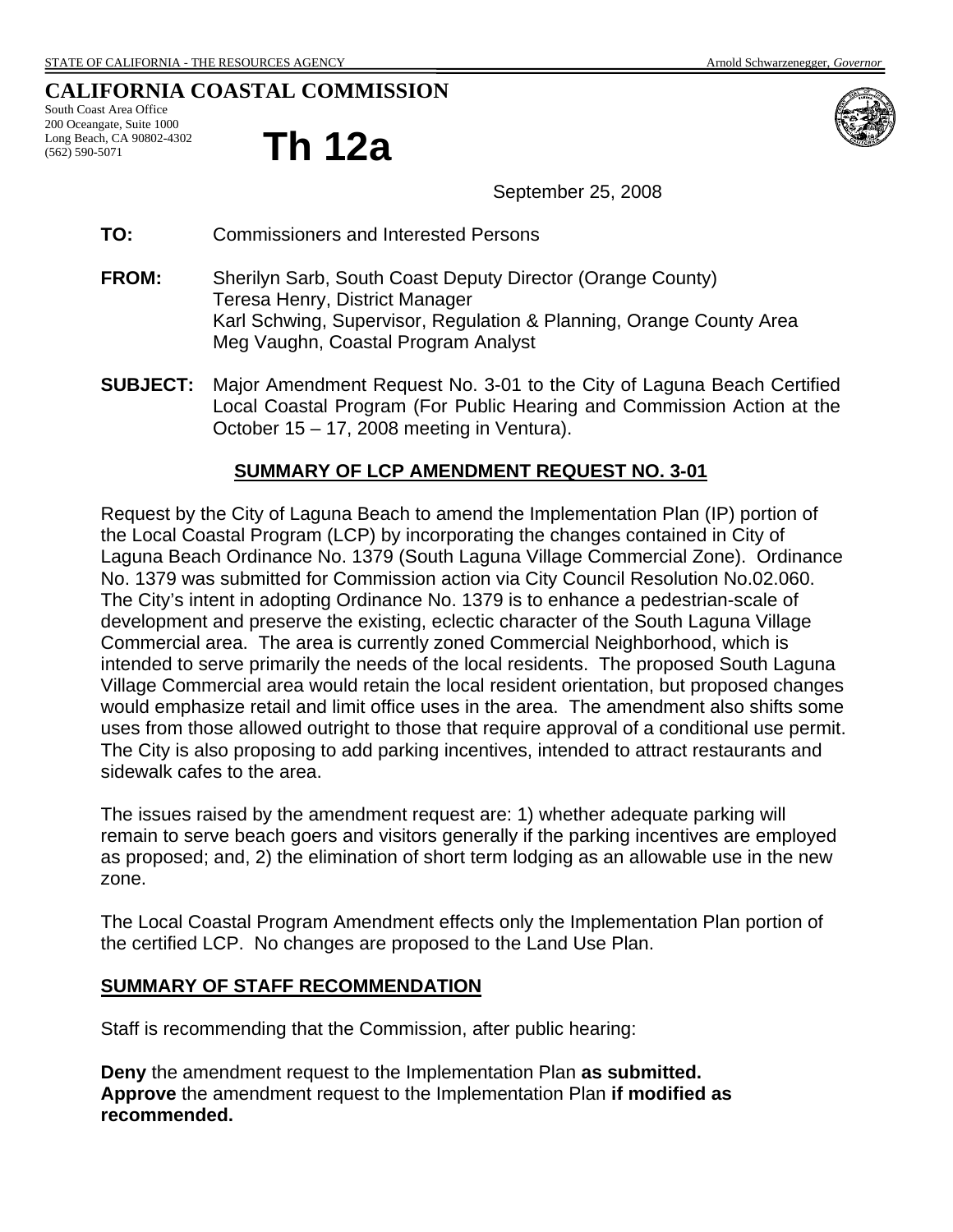The proposed amendment, if modified as recommended, would be in conformance with and adequate to carry out the provisions of the certified Land Use Plan. **The motions to accomplish this recommendation are found on pages 3 and 4.**

# **STANDARD OF REVIEW**

The standard of review for the proposed amendment to the LCP Implementation Plan is conformance with and adequacy to carry out the provisions of the certified Laguna Beach Land Use Plan.

# **SUMMARY OF PUBLIC PARTICIPATION**

Section 30503 of the Coastal Act requires public input in Local Coastal Program development. It states:

During the preparation, approval, certification, and amendment of any local coastal program, the public, as well as all affected governmental agencies, including special districts, shall be provided maximum opportunities to participate. Prior to submission of a local coastal program for approval, local governments shall hold a public hearing or hearings on that portion of the program which has not been subjected to public hearings within four years of such submission.

Prior to public hearings on the amendment, a series of seven public workshops was held between July 13, 2000 and December 6, 2000. The workshops were followed by two public hearings by the Planning Commission (2/28/01 and 3/14/01) and two additional public hearings by the City Council (5/8/01 and 6/12/01). Public Notice for the hearings was sent to property owners within the proposed zone, property owners within 300 feet of the proposed zone, and tenants within 100 feet of the proposed zone.

**STAFF NOTE:** The LCP amendment request was originally submitted on October 15, 2001. The submittal was deemed incomplete. Information requested to complete the amendment file was received on March 26, 2008. A time extension for Commission action on this amendment was granted, and the time limit for Commission action is May 25, 2009.

In reviewing the amendment submittal for completeness it became apparent that the City's version of the Implementation Plan was not consistent with the Coastal Commission certified Implementation Plan. To address this, the City submitted LCPA 1-04 to update the Implementation Plan. LCPA 1-04 was subsequently withdrawn (although a portion of that submittal was approved by the Commission as 1-04A prior to withdrawal) and the remainder portion resubmitted as LCPA 1-07. The final segment of LCPA 1-07 (LCPA 1- 07C), will become final at this October 2008 hearing if the Commission concurs with the Executive Director's Determination that the City's action in accepting the suggested modifications approved by the Commission for LCPA 1-07C is legally adequate.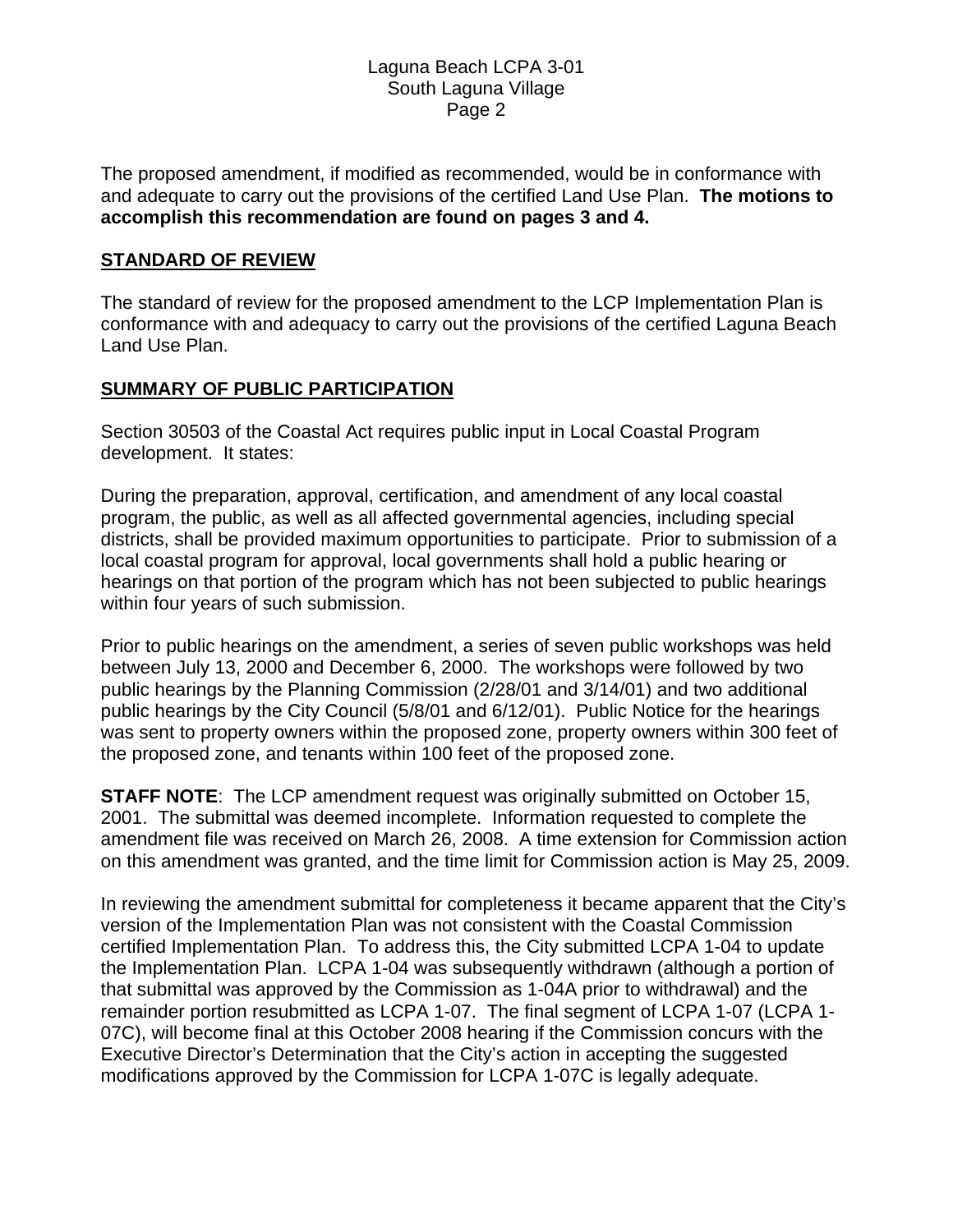# **ADDITIONAL INFORMATION**

Copies of the staff report are available on the Commission's website at [www.coastal.ca.gov](http://www.coastal.ca.gov/) and at the South Coast District office located in the ARCO Center Towers, 200 Oceangate, Suite 1000, Long Beach, 90802. To obtain copies of the staff report by mail, or for additional information, contact *Meg Vaughn* in the Long Beach office at (562) 590-5071.

# **I. STAFF RECOMMENDATION**

Following a public hearing, staff recommends the Commission adopt the following resolutions and findings.

# **A. Denial of the IP Amendment as Submitted**

**MOTION**: *I move that the Commission reject the Implementation Plan Amendment No. 3-01 for the City of Laguna Beach as submitted.* 

# **STAFF RECOMMENDATION OF REJECTION**:

Staff recommends a **YES** vote. Passage of this motion will result in rejection of Implementation Plan amendment and the adoption of the following resolution and findings. The motion passes only by an affirmative vote of a majority of the Commissioners present.

# **RESOLUTION TO DENY CERTIFICATION OF THE IMPLEMENTATION PLAN AS SUBMITTED:**

The Commission hereby denies certification of the Implementation Plan Amendment No. 3-01 submitted for the City of Laguna Beach and adopts the findings set forth below on grounds that the Implementation Plan amendment as submitted does not conform with, and is inadequate to carry out, the provisions of the certified Land Use Plan. Certification of the Implementation Plan would not meet the requirements of the California Environmental Quality Act as there are feasible alternatives and mitigation measures that would substantially lessen the significant adverse impacts on the environment that will result from certification of the Implementation Plan as submitted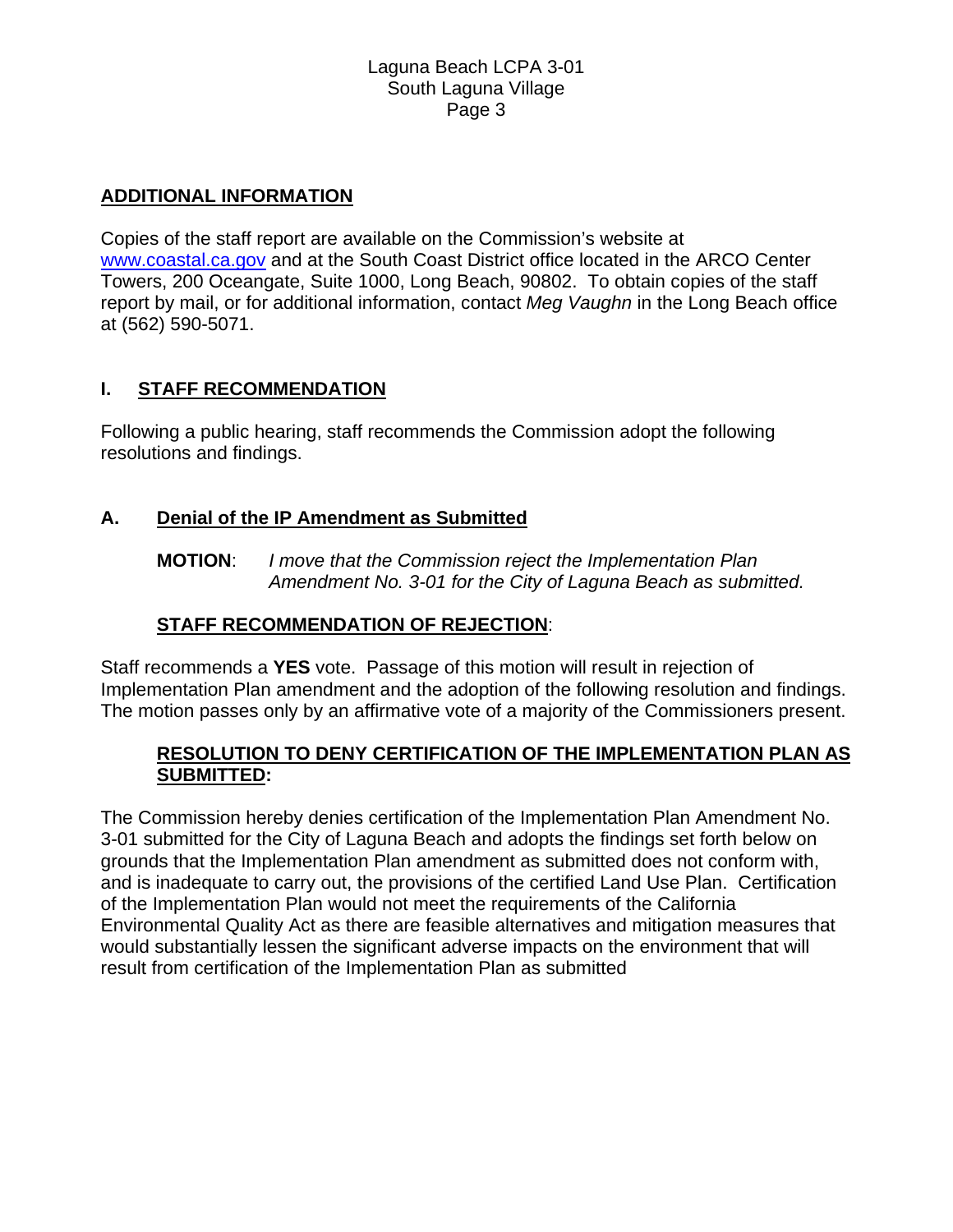# **B. Approval of the IP Amendment with Suggested Modifications**

**MOTION**: *I move that the Commission certify the Implementation Plan Amendment No. 3-01 for the City of Laguna Beach if it is modified as suggested by staff.* 

### **STAFF RECOMMENDATION**:

Staff recommends a **YES** vote. Passage of this motion will result in certification of the Implementation Plan with suggested modifications and the adoption of the following resolution and findings. The motion passes only by an affirmative vote of a majority of the Commissioners present.

# **RESOLUTION TO CERTIFY THE IMPLEMENTATION PLAN WITH SUGGESTED MODIFICATIONS**:

The Commission hereby certifies the Implementation Plan Amendment 3-01 for the City of Laguna Beach if modified as suggested and adopts the findings set forth below on grounds that the Implementation Plan amendment with the suggested modifications conforms with, and is adequate to carry out, the provisions of the certified Land Use Plan. Certification of the Implementation Plan amendment if modified as suggested complies with the California Environmental Quality Act, because either 1) feasible mitigation measures and/or alternatives have been incorporated to substantially lessen any significant adverse effects of the Implementation Plan on the environment, or 2) there are no further feasible alternatives and mitigation measures that would substantially lessen any significant adverse impacts on the environment.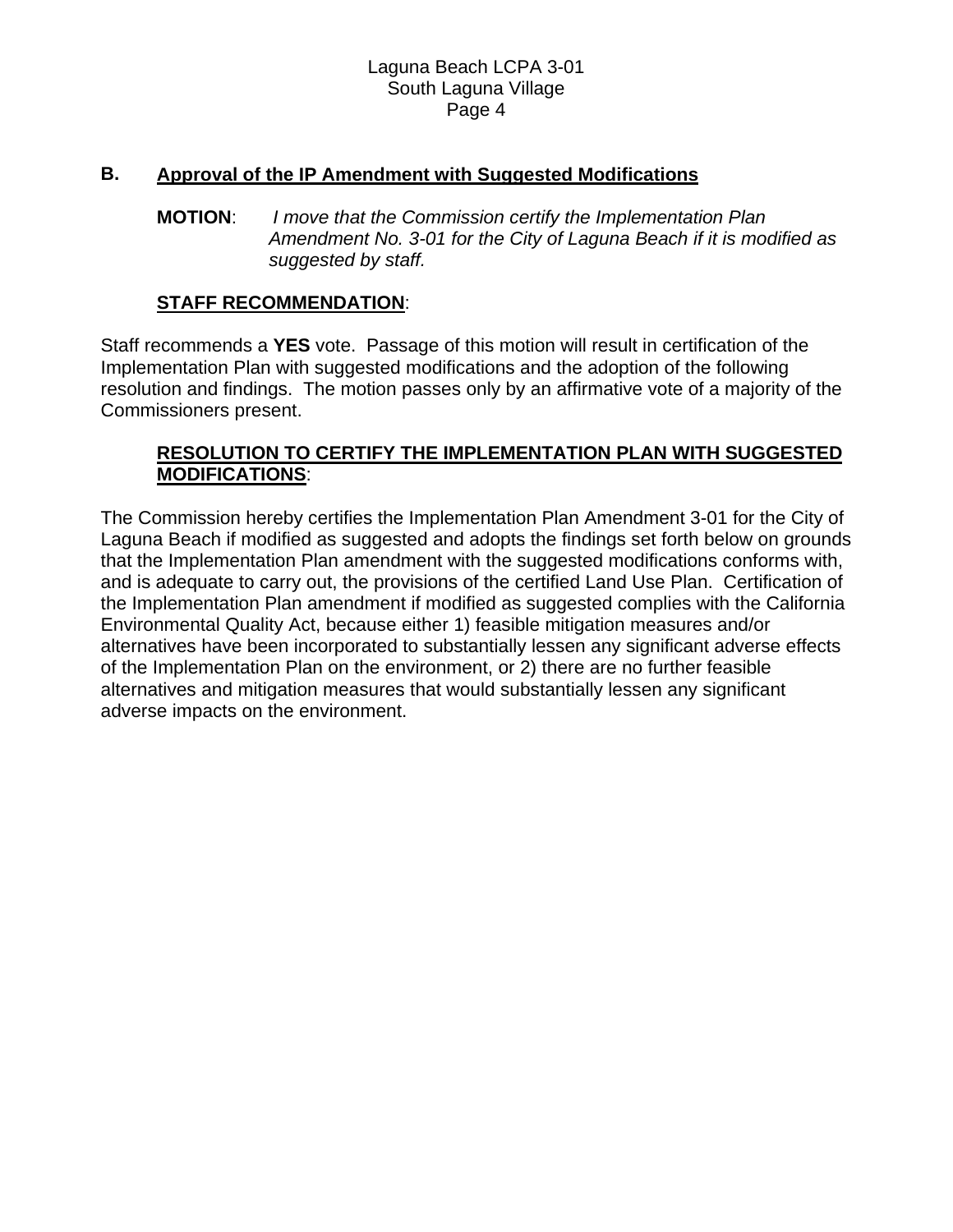# **II. SUGGESTED MODIFICATIONS**

Certification of City of Laguna Beach LCP Amendment Request No. 3-01 is subject to the following modifications.

The Commission's suggested additions are shown in *bold, italic, underlined text*.

The Commission's suggested deletions are shown in *bold, italic, underlined, strike out text.*

# **1. Suggested Modification No. 1**

Modify Section 25.25.006 Uses Permitted Subject to a Conditional Use Permit by adding to the list the following use (may be re-lettered and re-ordered within the list as appropriate):

# *(N) Short – term lodging as defined and specified in Chapter 25.23 of this title.*

# **2. Suggested Modification No. 2**

Modify Section 25.25.008 Property Development Standards as follows:

- (G) Parking Standards. The provisions of Chapter 25.52 shall apply, except that setbacks for parking lots shall be five feet from the ultimate right-of-way, sidewalk, alley or adjacent building, except as modified herein.
	- (1) Incentives. The City Council may approve a conditional use permit, upon recommendation by the Planning Commission, to reduce the parking standards required under 25.52 in accordance with the Incentives provision in such Chapter. Additionally, the parking standards may be reduced *where the proposed use provides for and promotes the use of alternative modes of transportation such as ride-sharing, carpools, vanpools, public transit, bicycles and walking; and where the reduced parking requirement will not adversely impact public access to beaches, parks, open spaces, and trails and* in accordance with the following conditions:
		- (a) The proposed use is a sidewalk café having outdoor seating …

No further changes.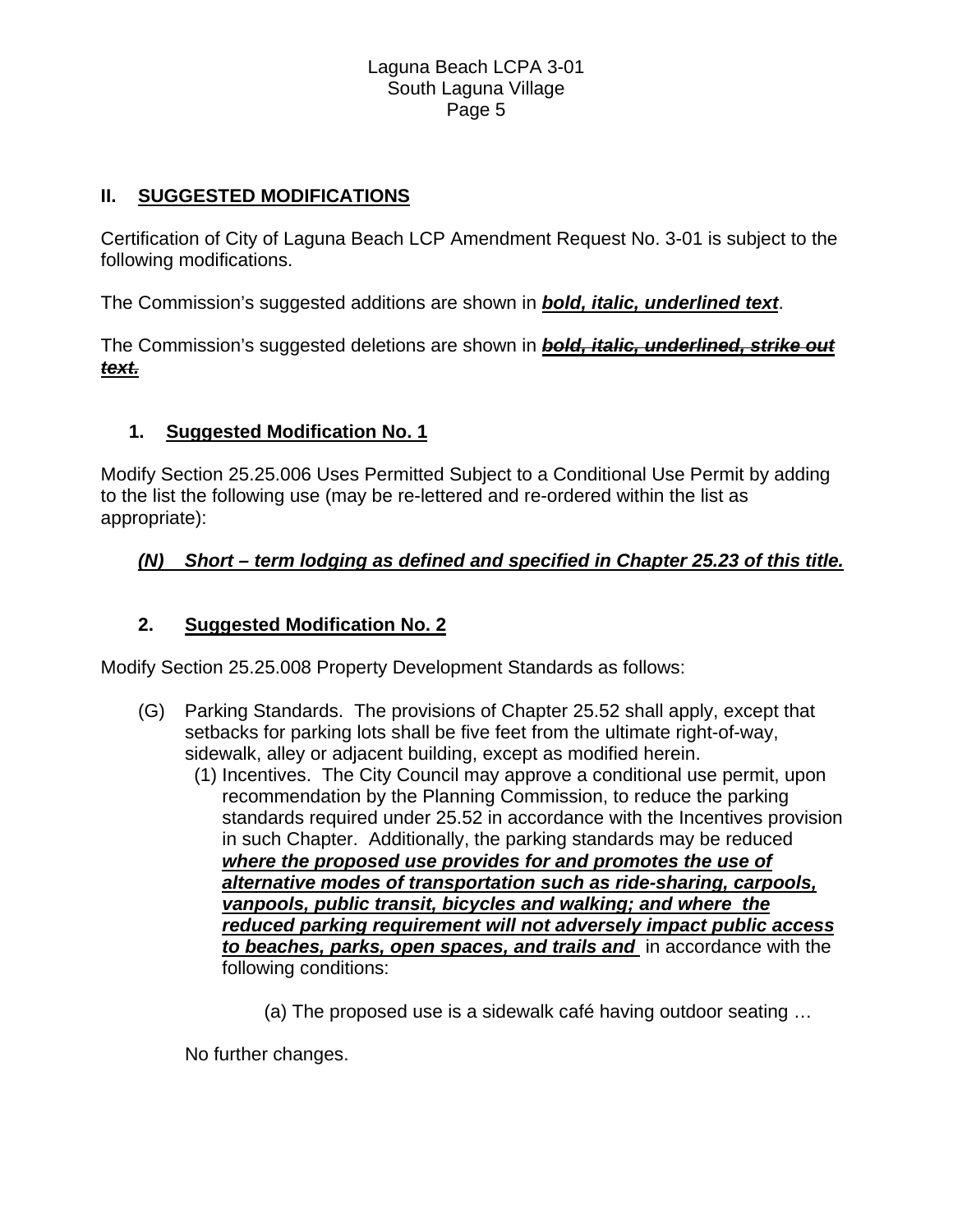# **III. FINDINGS**

The following findings support the Commission's denial as submitted and approval of the proposed LCP Implementation Plan amendment if modified. The Commission hereby finds and declares as follows:

# **A. Amendment Description**

The City of Laguna Beach has requested to amend the Implementation Plan (IP) portion of the Local Coastal Program (LCP) by incorporating the changes contained in City of Laguna Beach Ordinance No. 1379 (South Laguna Village Commercial Zone). Proposed language in the Intent and Purpose Section 25.25.01 states: "The regulations of this zone are intended to enhance a pedestrian-scale of development and preserve the existing, eclectic character of the South Laguna Village Commercial area." The City has indicated that the proposed South Laguna Village Commercial area zone would retain the local resident orientation, and would emphasize retail uses and limit office uses in the area.

The area is currently zoned Commercial Neighborhood, which is intended to serve primarily the needs of the local residents. The Commercial Neighborhood zone (25.19) formerly included Section 25.19.012 South Laguna Village Commercial Area to address the unique character of South Laguna Village. That section was deleted pursuant to Laguna Beach LCPA 1-07C (general IP update), because the subject amendment had already been submitted for Commission review. The current amendment request establishes a new, specific zone designation for South Laguna Village (Chapter 25.25 SLV South Laguna Village Commercial Zone). This proposed new zone is intended to provide for application of standards specific to the South Laguna Village area.

The area of the proposed South Laguna Village zone is bounded by Monterey Street and Virginia Way to the east (inland), and Catalina Avenue and  $6<sup>th</sup>$  Street to the north and south, on the inland side of Coast Highway, and by Eagle Rock Way (if extended across Coast Highway) and 4<sup>th</sup> Avenue (if extended across Coast Highway) on the oceanward side of Coast Highway. The proposed South Laguna Village (SLV) zone is one lot deep, located on either side of Coast Highway and includes approximately 45 lots of varying size, but they are predominantly smaller lots, ranging from approximately 73,799 square feet to 2,500 square feet. The SLV zone extends approximately six blocks on the inland side of Coast Highway. On the oceanward side of Coast Highway, the SLV extends approximately three blocks. The zone is surrounded by residential development. In this area, Coast Highway is the first public road paralleling the sea. The nearest public access in the area is at the West Street accessway, approximately one block upcoast of the upcoast end of the SLV zone; and at the 1,000 Steps Beach accessway, approximately three blocks downcoast of the most downcoast end of the SLV zone. See page 9 of exhibit 2 for a map of the proposed zone's boundaries.

Essentially, the new zone would modify the existing language of the Commercial Neighborhood zone, to tailor the language to better address issues and concerns of the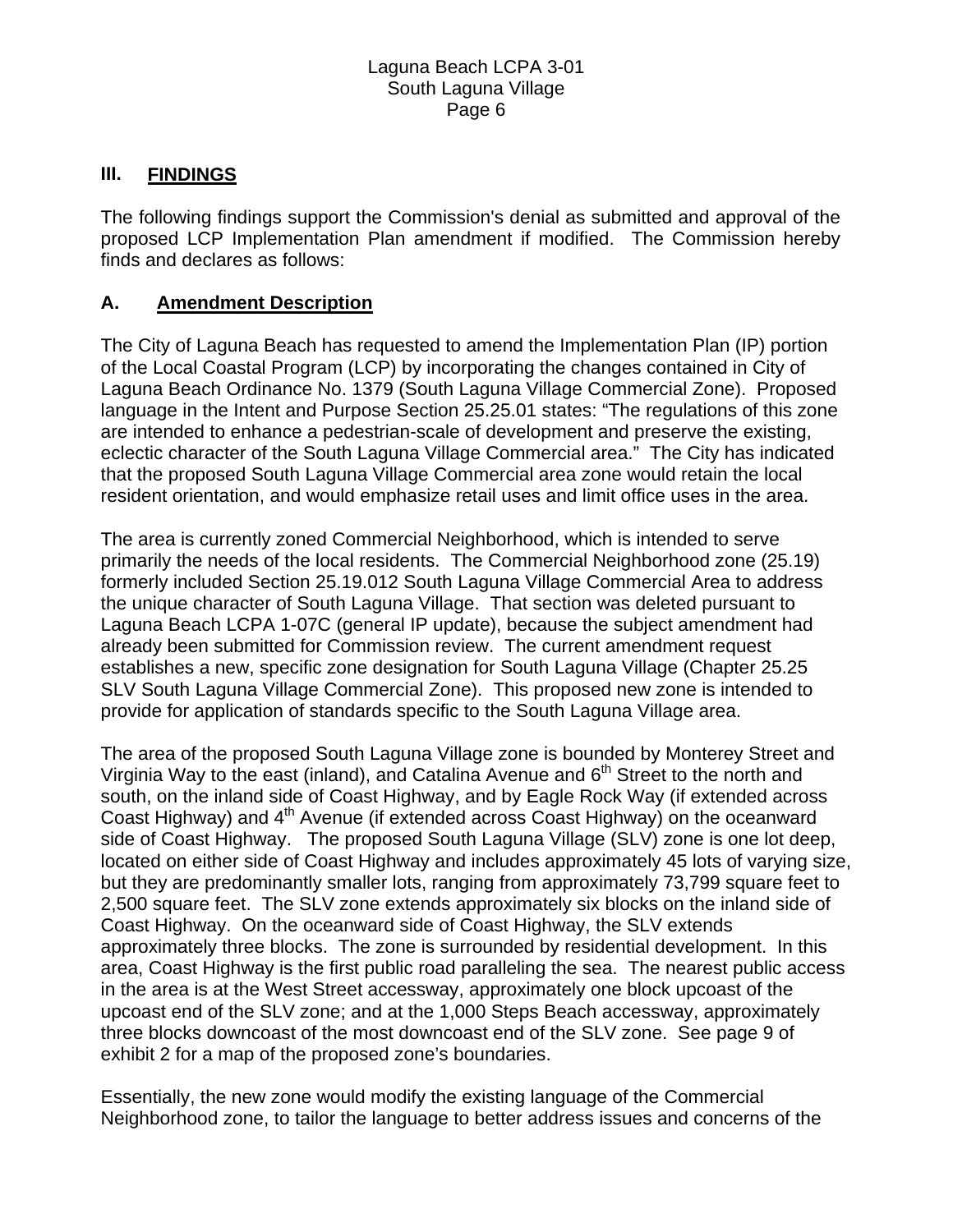subject area. In addition to modifying the language of the Commercial Neighborhood zone, new sections 25.25.020 Streetscape Guidelines and 25.25.030 Right of Way Dedication Requirement are proposed to be added in the proposed SLV zone. The proposed Streetscape Guidelines section would require that streetscape improvements on both sides of the street, including street trees, median improvements and plantings, lighting, benches and related improvements be provided. The proposed Right of Way dedication section would require, pursuant to Chapter 25.53, that fifty feet of right-of-way from the Coast Highway centerline be dedicated to the City to provide for sidewalk and other street improvements. As proposed, the amendment presents two areas of concern. First, the zone proposes to allow reductions in the number of parking spaces required when certain conditions are met. Second, the proposed zone would eliminate short term lodging as an allowable use within the subject area.

The amendment also proposes to shift some uses (comparing the CN zone to the proposed SLV zone) from those allowed outright to those that require approval of a conditional use permit. Uses that are currently allowed outright which are proposed to now be subject to a conditional use permit include: cafes, restaurants, delicatessens and tea rooms; dry cleaning/laundry facilities; market or grocery store or mini-market. Uses that would no longer be allowed include: take out restaurant; car wash; and, health club. Residential uses would still be allowed (excluding time shares) as an integral part of commercial development and limited to not more than fifty percent of the gross floor area. As described below, there is also a prohibition on residential uses on the building frontage along Coast Highway. However the requirement for at least two thousand square feet of lot area for each dwelling unit is proposed to be deleted.

Other changes proposed include a prohibition on further subdividing parcels for development purposes or otherwise reducing parcel size; prohibition on parapet walls unless approved by the Design Review Board; restrictions on window signs and display of company logos; a new requirement that the first floor of buildings be located at the grade adjacent to the Coast Highway public sidewalk and that the building frontage on Coast Highway be utilized for retail uses; a new requirement that all parking facilities be designed to maintain a pedestrian-friendly streetscape; language that provides greater detail on required landscaping; and a requirement that "every use shall operate in such a manner as to not be objectionable to adjacent residential neighborhoods."

The proposed amendment would add language that would allow parking incentives. The City has indicated that the proposed parking incentives are intended to attract restaurants and sidewalk cafes to the area. The parking incentives proposed differ from the parking incentives section (25.52.006(g)) recently approved by the Commission under LCPA 1- 07C in the following ways. The proposed amendment would not require that any reductions in the required number of parking spaces only be allowed when 1) no adverse impacts to public access or visitor use would result; and, 2) alternative means of transportation are provided and/or promoted. The proposed amendment further differs from the recently approved parking incentives in Section 25.52 in that it would allow a parking reduction for sidewalk cafes with outdoor seating of up to five spaces, where the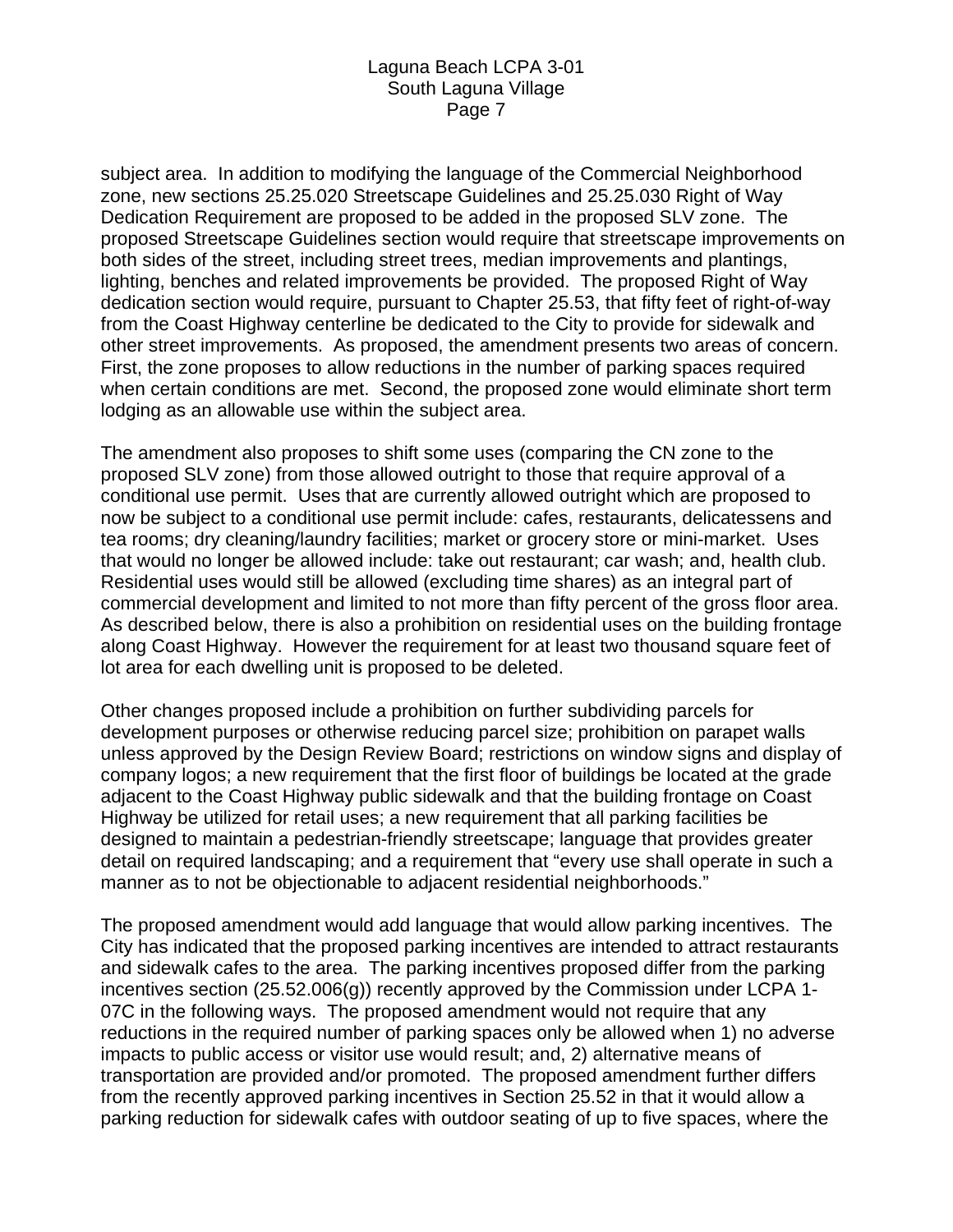recently approved parking incentive section would allow a parking reduction for the same use of only up to three spaces. The proposed amendment would also allow a parking reduction of up to three spaces for "a restaurant that is determined to primarily serve the needs of the local residents and which contributes positively to the character of the South Laguna Village Commercial area." Such a parking incentive is not included in the recently approved parking incentives section. And, finally, the proposed amendment would allow a parking reduction of one space for "a beauty salon or barber shop which is determined to primarily serve the needs of the local residents." Again, such a parking incentive is not included in the recently approved parking incentives section.

Finally, Short term lodging, currently allowed subject to approval of an Administrative Use Permit, is proposed to be deleted as a use within the proposed South Laguna Village zone.

# **B. Findings for Denial of Implementation Plan Amendment 1-07C as Submitted**

The standard of review for amendments to the Implementation Plan (IP) of a certified Local Coastal Program (LCP) is whether the Implementation Plan, as amended by the proposed amendment, will be in conformance with and adequate to carry out, the policies of the certified Land Use Plan (LUP).

Below are the relevant City of Laguna Beach certified LUP policies:

The Coastal Land Use Plan Technical Appendix, a part of the certified LUP, incorporates the following Coastal Act policies:

### Section 30210

*In carrying out the requirement of Section 2 of Article XV of the California Constitution, maximum access, which shall be conspicuously posted, and recreational opportunities shall be provided for all the people consistent with public safety needs and the need to protect public rights, rights of private property owners, and natural resource areas from overuse.* 

### Section 30212.5

*Wherever appropriate and feasible, public facilities, including parking areas or facilities, shall be distributed throughout an area so as to mitigate against the impacts, social and otherwise, of overcrowding or overuse by the public of any single area.*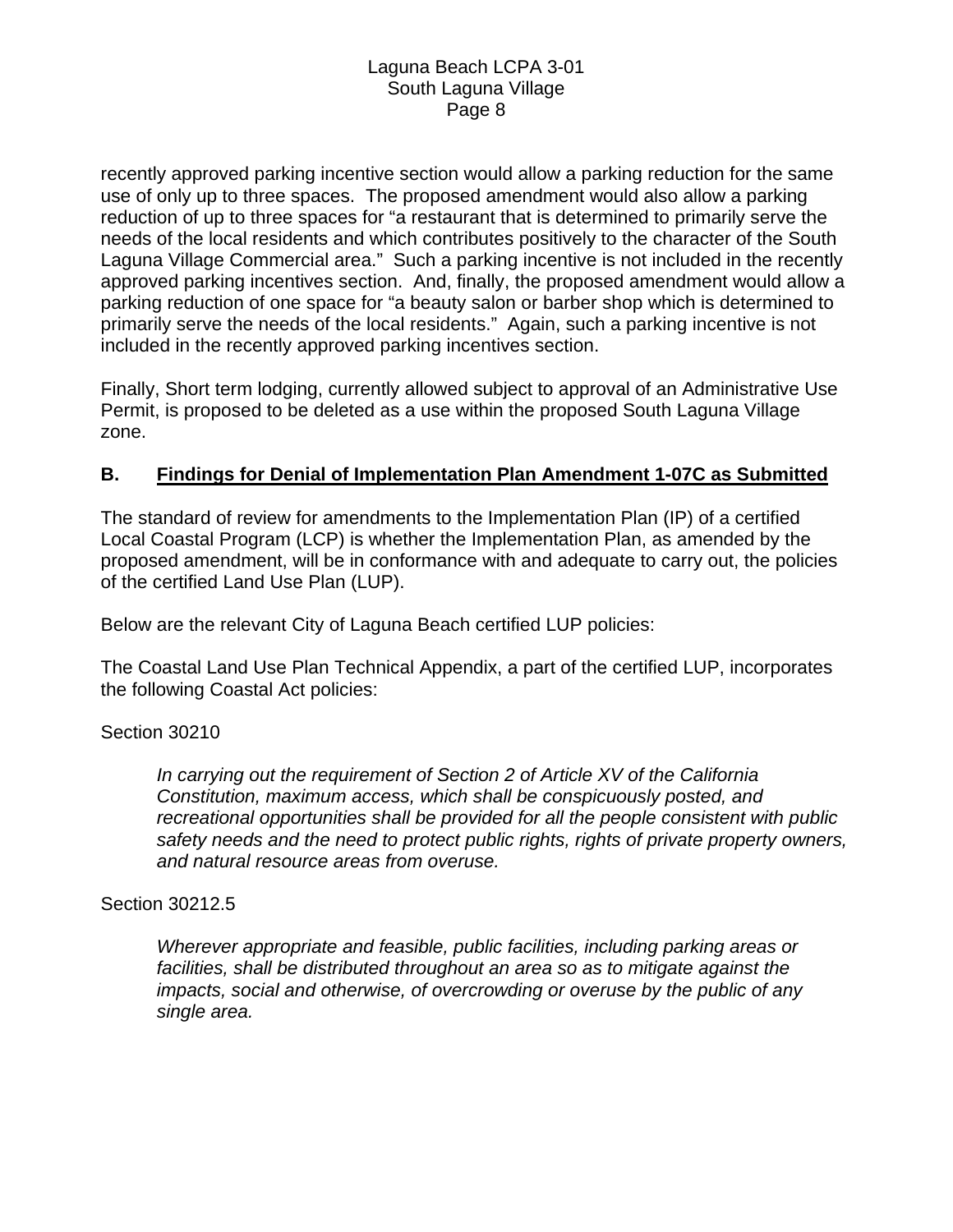# Section 30213

*Lower cost visitor and recreational facilities shall be protected, encouraged, and, where feasible, provided. Developments providing public recreational opportunities are preferred.* 

# Section 30222

*The use of private lands suitable for visitor-serving commercial recreational facilities designed to enhance public opportunities for coastal recreation shall have priority over private residential, general industrial, or general commercial development, but not over agriculture or coastal-dependent industry.* 

# Section 30252 (in pertinent part)

*The location and amount of new development should maintain and enhance public access to the coast by (1) facilitating the provision or extension of transit service . . . (3) providing nonautomobile circulation within the development, (4) providing adequate parking facilities or providing substitute means of serving the development with public transportation . . .* 

Section 30253 (in pertinent part)

*New development shall: (4) Minimize energy consumption and vehicle miles traveled.* 

The Technical Appendix also discusses the City's transit plan. The Technical Appendix states:

*A key objective of all LBMTL [Laguna Beach Municipal Transit Lines] services is to provide relief from the parking and traffic congestion which is common in the downtown and beach areas.* 

The technical Appendix includes discussion regarding the lack of adequate parking and traffic congestion and inefficient circulation within the City.

# **1. Public Access/Parking**

The area of the proposed South Laguna Village zone is located along Coast Highway, which is the first public road paralleling the sea in this area. Public beach accessways exist one block upcoast (West Street accessway) and three blocks downcoast (1,000 Steps Beach accessway) of the South Laguna Village zone. There are no beach parking lots in the vicinity to serve these public accessways. Thus, beach goers must park on Coast Highway or in the neighborhoods on the inland side of Coast Highway (due to the narrow streets and dense residential development and/or single lots between the roadway and the sea on the seaward side of Coast Highway, there is no street parking available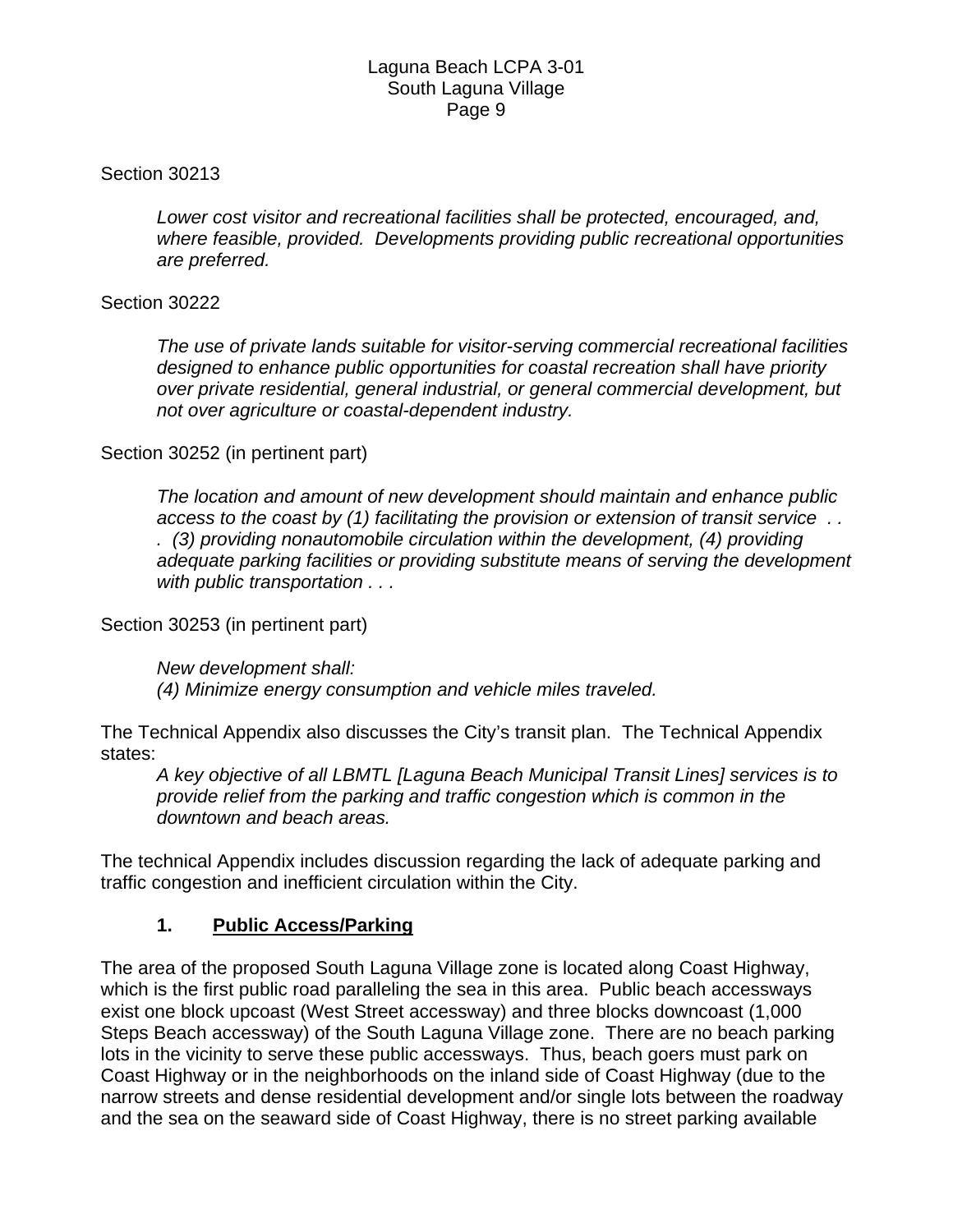seaward of Coast Highway). Both West Street Beach and 1,000 Steps Beach are extremely scenic, sandy, cove beaches suitable for beach goer use. It is important to assure that public parking remains viable in the area that serves these public beaches. Lack of on-site parking for commercial development within the SLV area could possibly displace beach goer, street parking on Coast Highway. Thus, reductions in the number of parking spaces required with development in the SLV area must be carefully evaluated for potential impacts to public use of the nearby beaches.

The amendment proposes to add a section that would allow reductions in the number of parking spaces required as an incentive for establishing three specific uses the City would like to promote within the South Laguna Village zone. The three incentive uses are:

1) sidewalk cafés having outdoor seating available to the general public as well as restaurant customers, which contribute positively to the local pedestrian environment;

2) restaurants that are determined to primarily serve the needs of the local residents and which contribute positively to the character of the South Laguna Village Commercial area;

3) beauty salons or barber shops which are determined to primarily serve the needs of the local residents.

The maximum parking reductions allowed under the proposed section are: one space reduction for beauty or barber shops; three space reduction for resident serving restaurants; and five space reduction for a side walk café with outdoor seating. A parking reduction for a sidewalk café may be granted on a temporary, seasonal or permanent basis.

The City's response to the question of what criteria would be used to determine whether a restaurant primarily serves local residents is:

*"Evaluation criteria would include the type of restaurant (breakfast, lunch, dinner versus destination and/or fine dining), hours of operation and proximity to existing residential neighborhoods (walking/biking distance). The criteria would be evaluated on a case-by-case basis during the conditional use process."* 

The Commission recognizes that in older commercial areas (such as this area of South Laguna) it may not be possible, or sometimes even desirable, to require code parking with each development proposal. The Commission further recognizes that always requiring code parking encourages the use of individual cars where that may also not be most desirable. The Commission further recognizes that the City of Laguna Beach does operate a local transit system that serves this area and that the Orange County Transit District also provides bus service to the area. These circumstances help to support reductions in the number of parking spaces required with development proposals. In addition, sidewalk cafés and restaurants in general are considered visitor serving uses, which are higher priority uses under the certified LUP. The City's description of "resident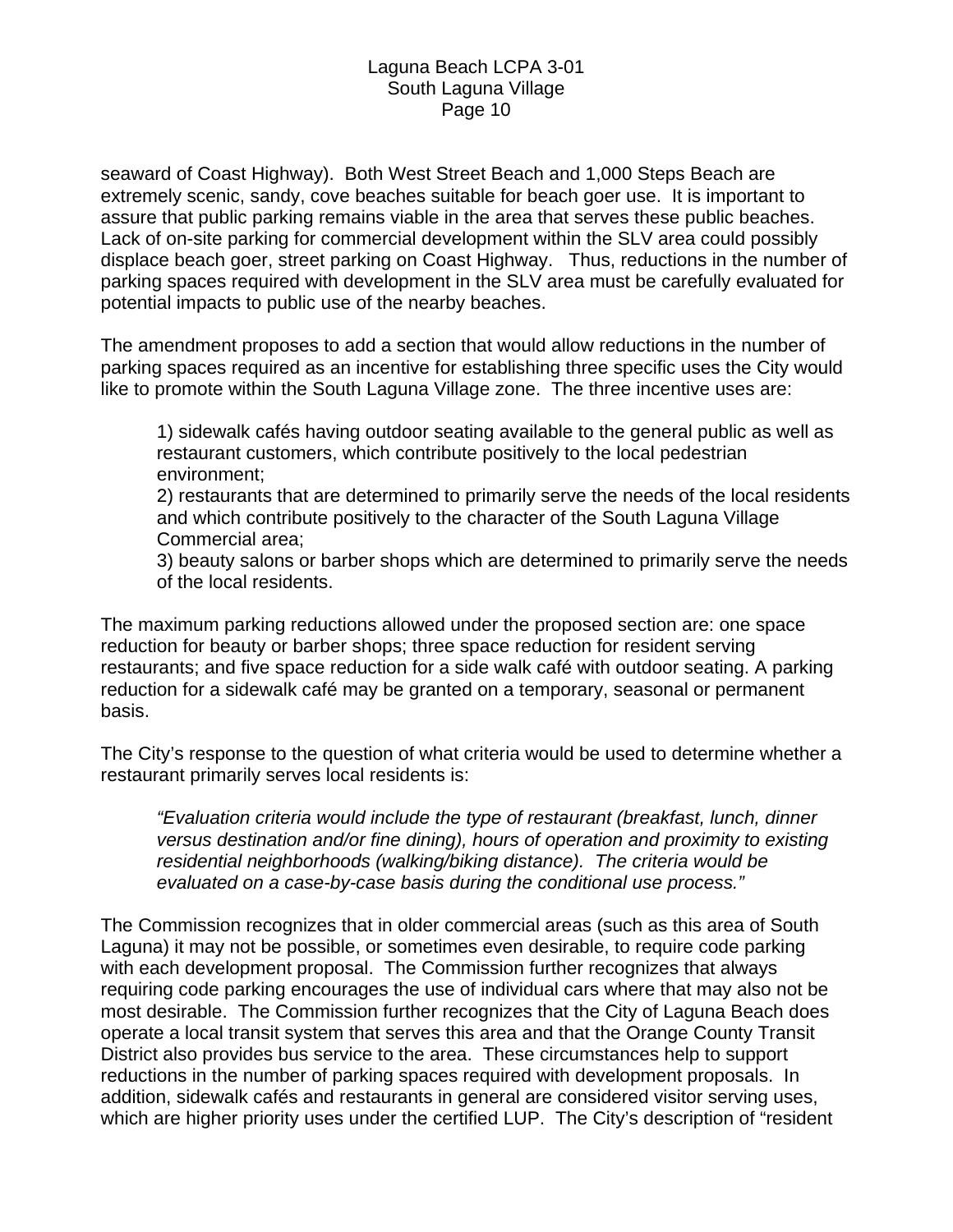serving" restaurants suggests that they may also be appropriate for use by visitors and beach goers generally in that they would provide casual dining options. The same appears to be true for the sidewalk cafés with outdoor seating.

Nevertheless, the proposed language would allow reduced parking requirements without evaluating whether such reductions would adversely impact public access and visitor use in the area. This is of particular concern in Laguna Beach, where parking and traffic circulation are recognized as issues for a number of different reasons, among them impediments to the provision of public access and accessibility of visitor uses. In order to maximize public access and visitor use, parking reductions should only be allowed when it is clear that the development is located in areas that are served by alternative transportation such as public shuttle and bus systems, and when the development incorporates methods to encourage the use of bicycles and walking. Moreover, requests for parking reductions should be evaluated for adverse impacts to beach goer and visitor use of the area. A reduction in the number of spaces required on-site should only be considered when the finding can be made that the reduction will not displace beach goers and visitors in the SLV area.

The issue raised by parking reductions is whether such reductions would adversely impact public access to the shoreline, recreational opportunities, or visitor amenities. If the parking reductions for the incentive uses listed above would create adverse impacts on public access or decrease the availability of visitor opportunities, then the parking reductions cannot be found to be consistent with or adequate to carry out the certified LUP's requirements regarding visitor serving uses and public access. As stated above, the Commission recognizes that parking reductions are often appropriate. However, every time a parking reduction is granted it must first be demonstrated that public access and visitor use will not be adversely impacted and that alternative forms of transportation will be provided and/or promoted. As proposed, there is no requirement to evaluate impacts to public access and visitor use prior to granting parking reductions and no requirement that reductions only be granted if no adverse impacts would result. In addition there is likewise no requirement to evaluate and require the provision/promotion of alternate forms of transportation with each parking reduction request. Thus, as proposed, the parking reduction incentives will not assure protection of public access including access to the shoreline, public recreation, and visitor amenities. Therefore, the proposed amendment is inconsistent with and inadequate to carry out the certified Land Use Plan policies regarding public access and visitor serving use and therefore must be denied.

# **2. Overnight Visitor Accommodations**

The currently certified zoning in the South Laguna Village area is Commercial Neighborhood (CN). Short term lodging is a use that is allowed within the CN zone (subject to approval of an Administrative Use Permit), and thus short term lodging is currently allowed in the area of the proposed SLV zone. The amendment proposes to delete 25.19.04 Uses Subject to an Administrative Use Permit. The only use listed in this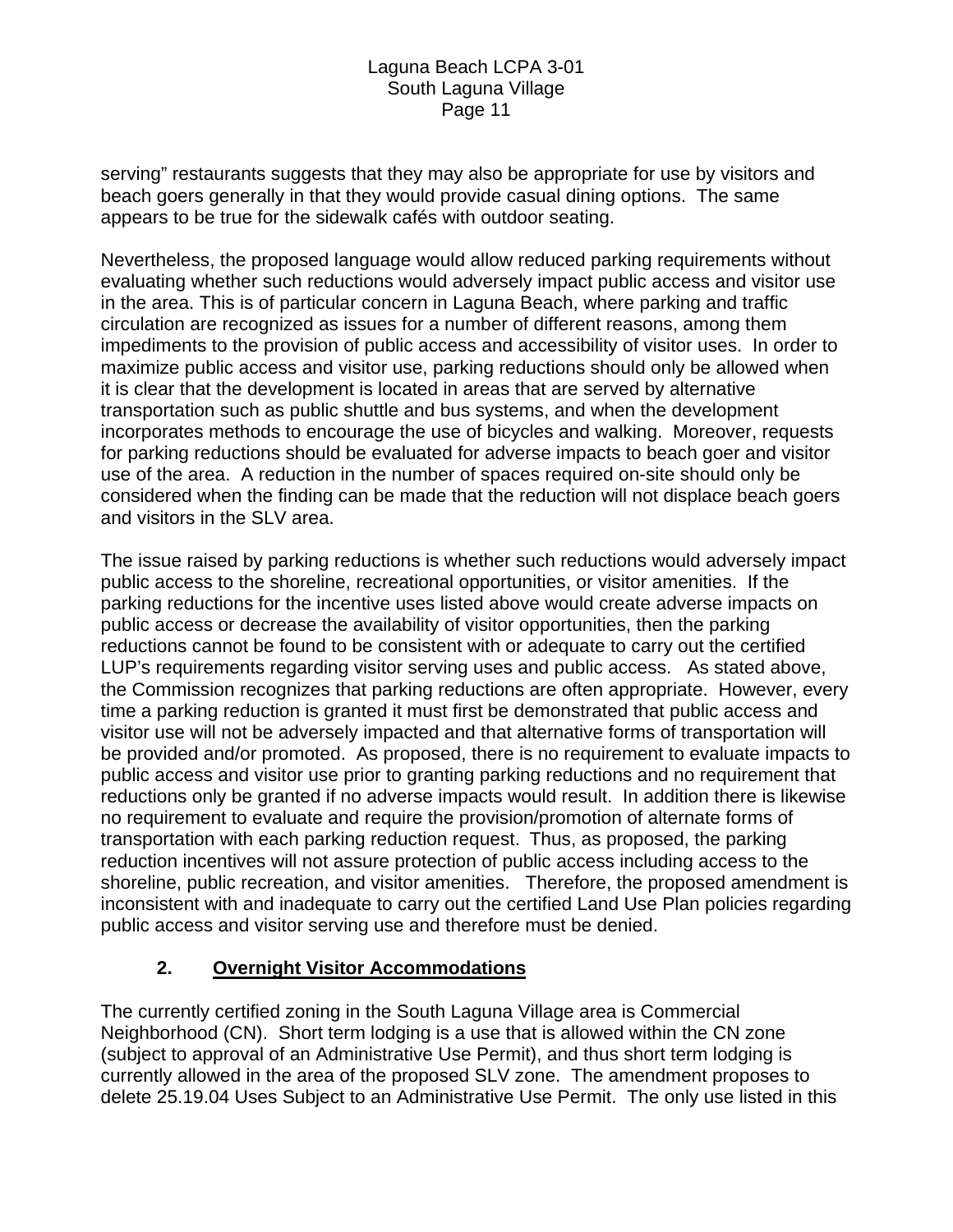section is short term lodging. Thus, deleting Section 25.19.04 results in the elimination of short term lodging as an allowable use in the proposed new SLV zone.

Short term lodging opportunities are important in the coastal zone as they provide a source for visitor serving overnight accommodations. So it is important that an LCP amendment not result in a disincentive to provide such use or to prohibit the use entirely without establishing a substantial basis for eliminating the use. Short term is defined in the City's LCP as 30 days or less. Section 25.23.030 of the LCP identifies the zones in which short term lodging is allowed and prohibits the use in all other zones. The use is allowed in the following zones: Residential Low Density R-1, Residential Medium Density R-2, Residential High Density R-3, Local Business/Professional LB/P, Commercial Neighborhood C-N, Local Business C-1, Commercial Hotel-Motel CH-M, and Village Community V-C. The use is prohibited in all other zones. Residential uses are proposed within the SLV zone, subject to approval of a conditional use permit, as follows:

*"Residential uses (excluding time shares) as an integral part of commercial development, but limited to not more than fifty percent of the gross floor area."* 

The amendment request file does not address the proposed removal of the short term lodging use in this area. And because Chapter 25.23 Short Term Lodging prohibits the use in zones not specifically cited in that section, the proposed deletion would prohibit short term lodging as a use within the proposed SLV zone.

Short term lodging often allows for extended vacation stays that would otherwise be cost prohibitive at a hotel. Lower cost overnight accommodations promote visitor use and public access in the area. This use is a visitor serving use that can be lower cost, which is a priority use in the City's certified LUP. The use could be accommodated in the residential units which are proposed to be allowed within the SLV zone. The proposed elimination of a type of lower cost overnight visitor accommodations cannot be found to be consistent with the City's certified LUP policies regarding visitor serving use, lower cost overnight accommodations, and public access. Therefore, the amendment must be denied as submitted.

# **C. Findings for Approval of Implementation Plan Amendment 3-01 if Modified as Recommended**

# **1. Incorporation of Findings for Denial of Implementation Plan Amendment 3-01 as Submitted**

The findings for denial of the Implementation Plan amendment as submitted are incorporated as if fully set forth herein.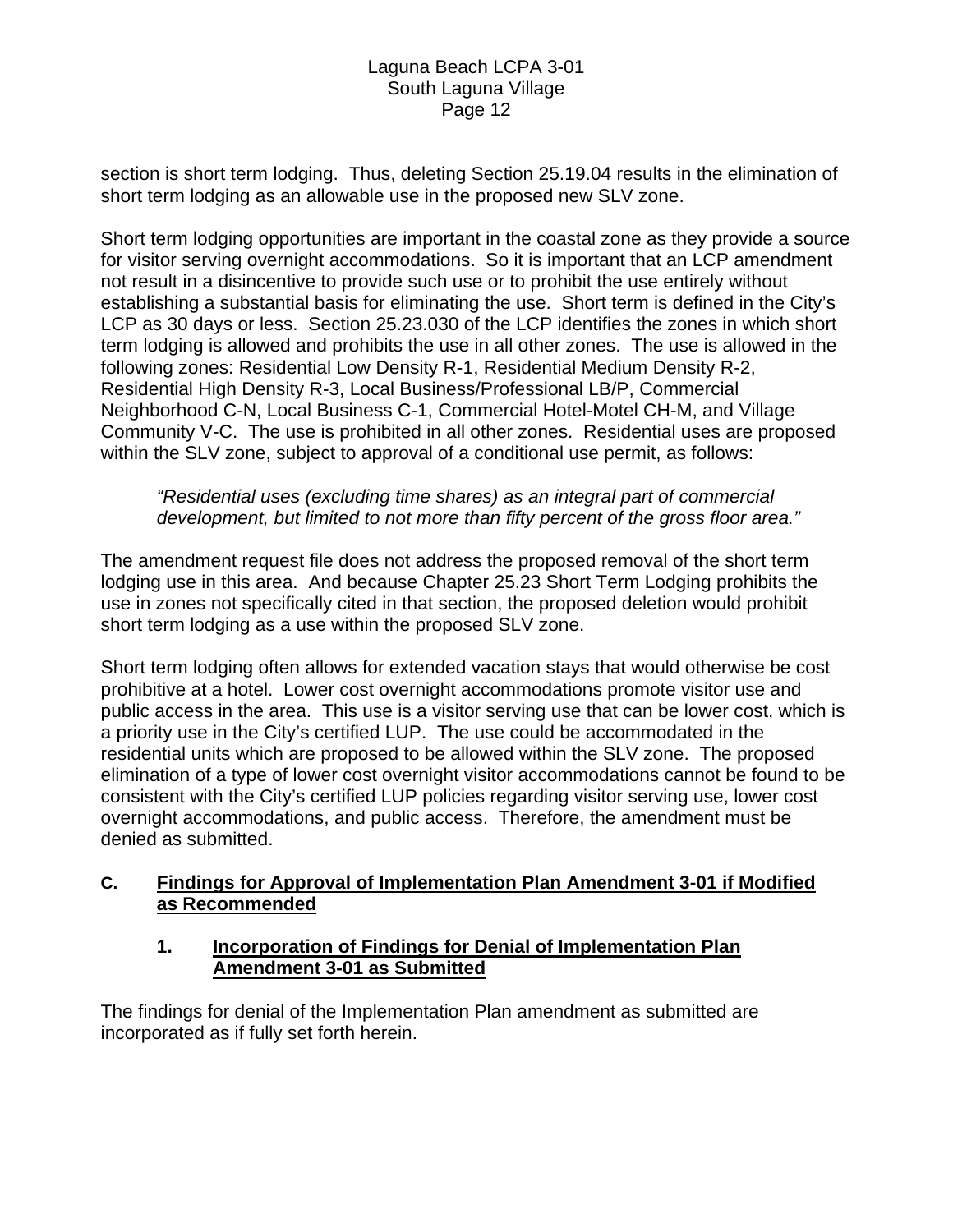# **2. Public Access/Parking**

The certified LUP requires that maximum public access be provided with new development and includes the provision of adequate parking as one of the means of assuring maximum access. The certified LUP also places a higher priority on uses that provide visitor serving opportunities. Access to these higher priority uses must be maximized. The proposed amendment includes the creation of incentive uses for which parking could be reduced.

As proposed, the amendment would allow parking reductions as an incentive for certain uses. However, the amendment does not require that alternative transportation be provided and/or promoted in order for a reduction to be approved. In addition, there is no requirement that an applicant or the City demonstrate that a requested parking reduction will not result in adverse impacts to public access and visitor use. Without such requirements, there is no assurance that the parking reductions for incentive uses won't adversely impact public access. However, if the amendment were modified as recommended to incorporate these requirements into the proposed parking reduction incentives section, then the amendment could be found to be consistent with and adequate to carry out the certified LUP policies regarding public access and visitor serving uses. Therefore, only if modified as suggested (Suggested Modification No. 2) can the proposed amendment be found to be consistent with and adequate to carry out the certified Land Use Plan policies regarding public access and visitor serving uses.

# **3. Public Access/Overnight Visitor Accommodations**

The proposed amendment would result in the elimination of short term lodging as an allowable use within the proposed SLV zone. Short term lodging opportunities are important in the coastal zone as they provide a source for visitor serving overnight accommodations. Lower cost overnight accommodations promote visitor use and public access in the area. The use could be accommodated in the residential units which are proposed to be allowed within the SLV zone. Because the City has proposed to eliminate the Administrative Use Permit section in this amendment, it would be most appropriate to add Short Term Lodging to the list of uses allowed subject to a Conditional Use Permit. This would also allow the City greater scrutiny when reviewing a proposal for a short term lodging use in the SLV zone.

As proposed, the amendment would eliminate a source of lower cost overnight visitor accommodations, a higher priority use. The short term lodging use would also promote visitor use and public access. Thus, the proposed elimination cannot be found to be consistent with or adequate to carry out the City's certified LUP policies regarding visitor serving use, lower cost overnight accommodations, and public access. However, if the amendment is modified as recommended to retain the short term lodging use, subject to approval of a Conditional Use Permit, then the amendment could be found to be consistent with and adequate to carry out the certified LUP policies regarding visitor serving use, lower cost overnight accommodations, and public access. Therefore, only if modified as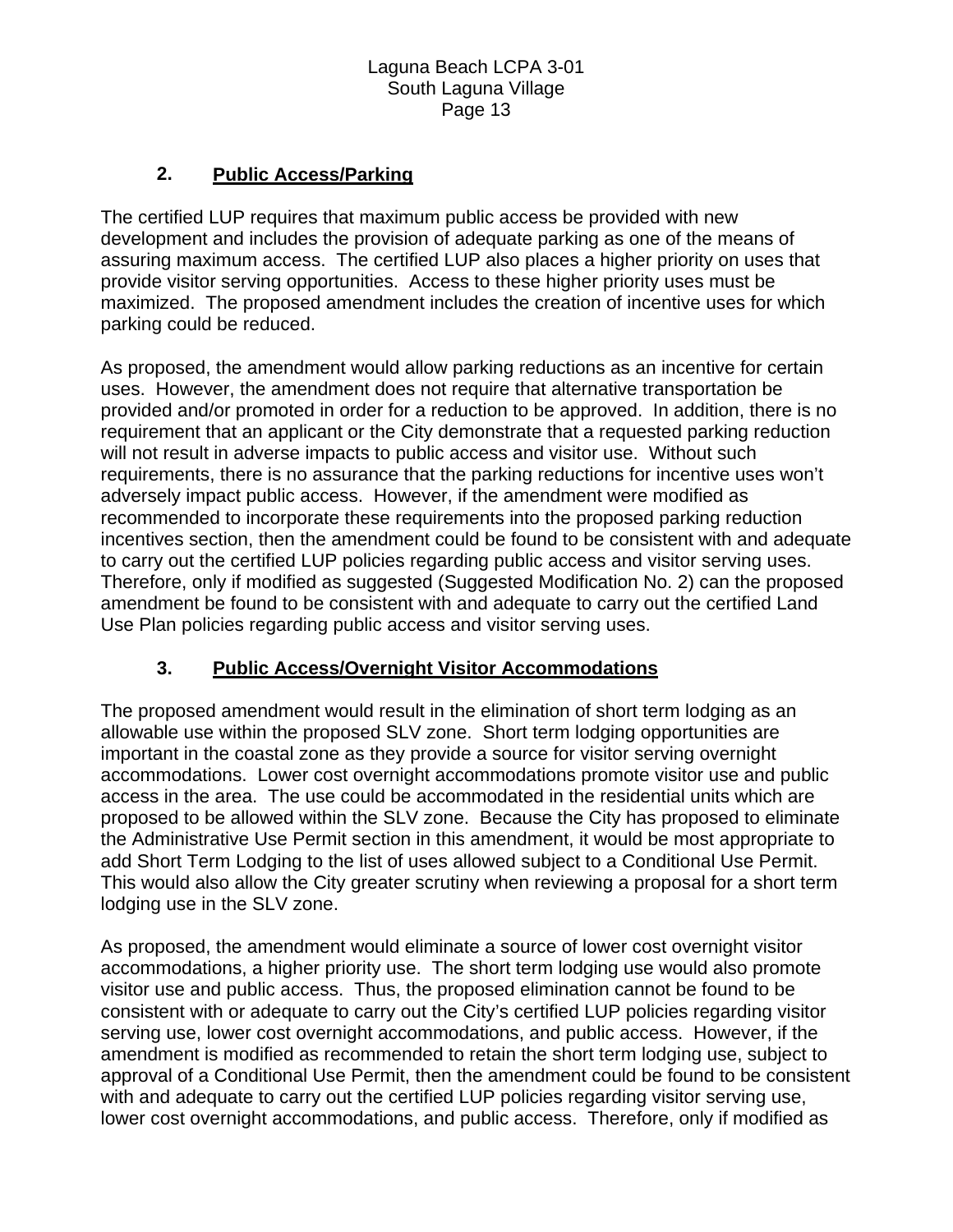suggested (Suggested Modification No. 1) could the proposed amendment be found to be consistent with and adequate to carry out the certified Land Use Plan policies regarding visitor serving use, lower cost overnight accommodations, and public access.

# **D. Conclusion**

For the reasons described above, only if modified as suggested can the proposed IP amendment be found to be consistent with and adequate to carry out the policies of the City's certified Land Use Plan. Therefore, the Commission finds that, as modified the proposed Implementation Plan amendment is consistent with and adequate to carry out the provisions of the certified Land Use Plan (LUP).

# **IV. CALIFORNIA ENVIRONMENTAL QUALITY ACT**

Section 21080.9 of the California Public Resources Code – and the California Environmental Quality Act (CEQA) - exempts local governments from the requirement of preparing environmental impact reports (EIRs), among other things, in connection with their activities and approvals necessary for the preparation and adoption of local coastal programs (LCPs). The Commission's LCP review and approval program has been found by the Resources Agency to be functionally equivalent to the EIR process. Thus, under Section 21080.5 of CEQA, the Commission is relieved of the responsibility to prepare an EIR for each LCP. Nevertheless, the Commission is required, in approving an LCP submittal, to find that the proposal does conform with the provisions of CEQA, and to base any certification on a specific factual finding supporting the conclusion that the proposal "meets the requirements of [CEQA] Section 21080.5(d)(2)(i) … , which requires that an activity will not be approved or adopted as proposed if there are feasible alternative or feasible mitigation measures available which would substantially lessen any significant adverse impact which the activity may have on the environment." 14 C.C.R. Sections 13555(b), 1354(a), and 1354(f). The City of Laguna Beach LCP amendment 3-01 consists of an amendment to the Implementation Plan (IP) only.

As outlined in this staff report, the proposed Implementation Plan amendment would result potential impacts to public access due to reductions in required parking and in the loss of lower cost overnight visitor accommodations.

However, if modified as suggested, the IP amendment is in conformity with and adequate to carry out the public access, visitor serving use, and lower cost overnight accommodations policies of the certified LUP. Therefore, the Commission finds that approval of the Implementation Plan amendment as modified will not result in significant adverse environmental impacts under the meaning of CEQA. Therefore, the Commission certifies LCP amendment request 3-01 if modified as suggested herein.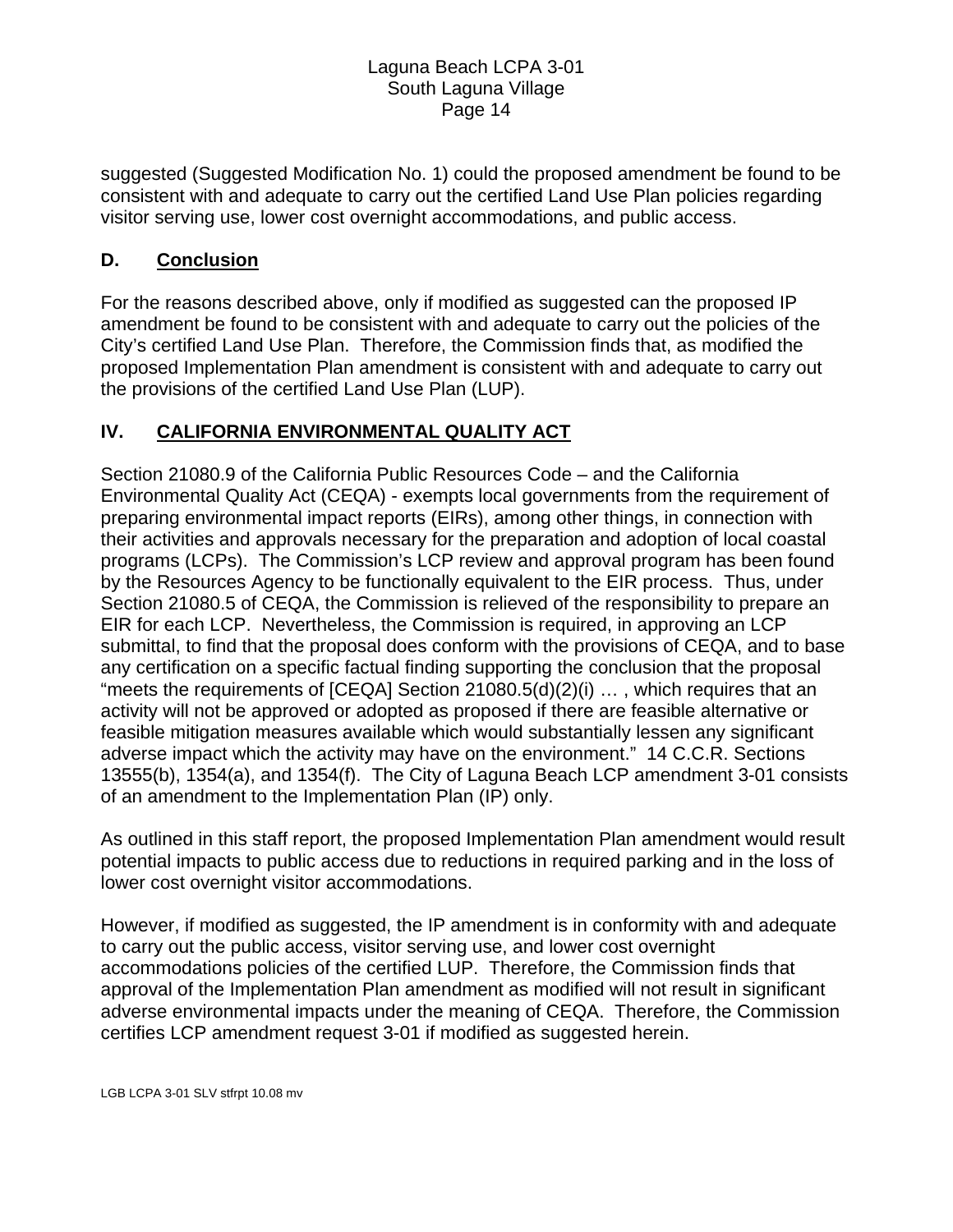-vust Region DEC 1 0 2003

RESOLUTION NO. 02.060 ASTAL COMMISSION

A RESOLUTION OF THE CITY COUNCIL OF THE CITY OF LAGUNA BEACH, CALIFORNIA, FOR THE PURPOSE OF REQUESTING ACTION BY THE CALIFORNIA COASTAL COMMISSION ON LOCAL COASTAL PROGRAM AMENDMENT 01-01.

WHEREAS, on June 12, 2001, after a duly noticed public hearing, the City Council adopted Ordinance No. 1379 thereby approving the South Laguna Village (SLV) Zone; and WHEREAS, the City Council finds that, as stated in Ordinance No. 1379, the proposed Local Coastal Program Amendment is consistent with the Certified Laguna Beach Coastal Land Use Plan designation of Local Business/Professional, and further, such Amendment is intended to be carried out in a manner fully in conformance with the California Coastal Act;

NOW, THEREFORE, as part of the application requirements for the Local Coastal Program Amendment 01-01 to be sent to the California Coastal Commission, THE CITY COUNCIL OF THE CITY OF LAGUNA BEACH does RESOLVE and ORDER as follows:

**SECTION 1.** The California Coastal Commission is hereby requested to consider, approve and certify the City of Laguna Beach Local Coastal Program Amendment 01-01.

SECTION 2. That the City of Laguna Beach Local Coastal Program Amendment 01-01 is intended to be carried out in a manner fully in conformity with the Coastal Act.

SECTION 3. That the City of Laguna Beach Local Coastal Program Amendment 01-01 shall become effective immediately upon certification by the California Coastal Commission.

28 LGBLCPA 3-01

1  $\overline{2}$ 

3

 $\boldsymbol{4}$  $\overline{5}$  $6\phantom{1}6$ 

 $\overline{7}$ 

8

9

10

11 12

13

14

15

16

17

18 19

20

21

 $22$ 

23

24

25

26 27

 $Exhubit$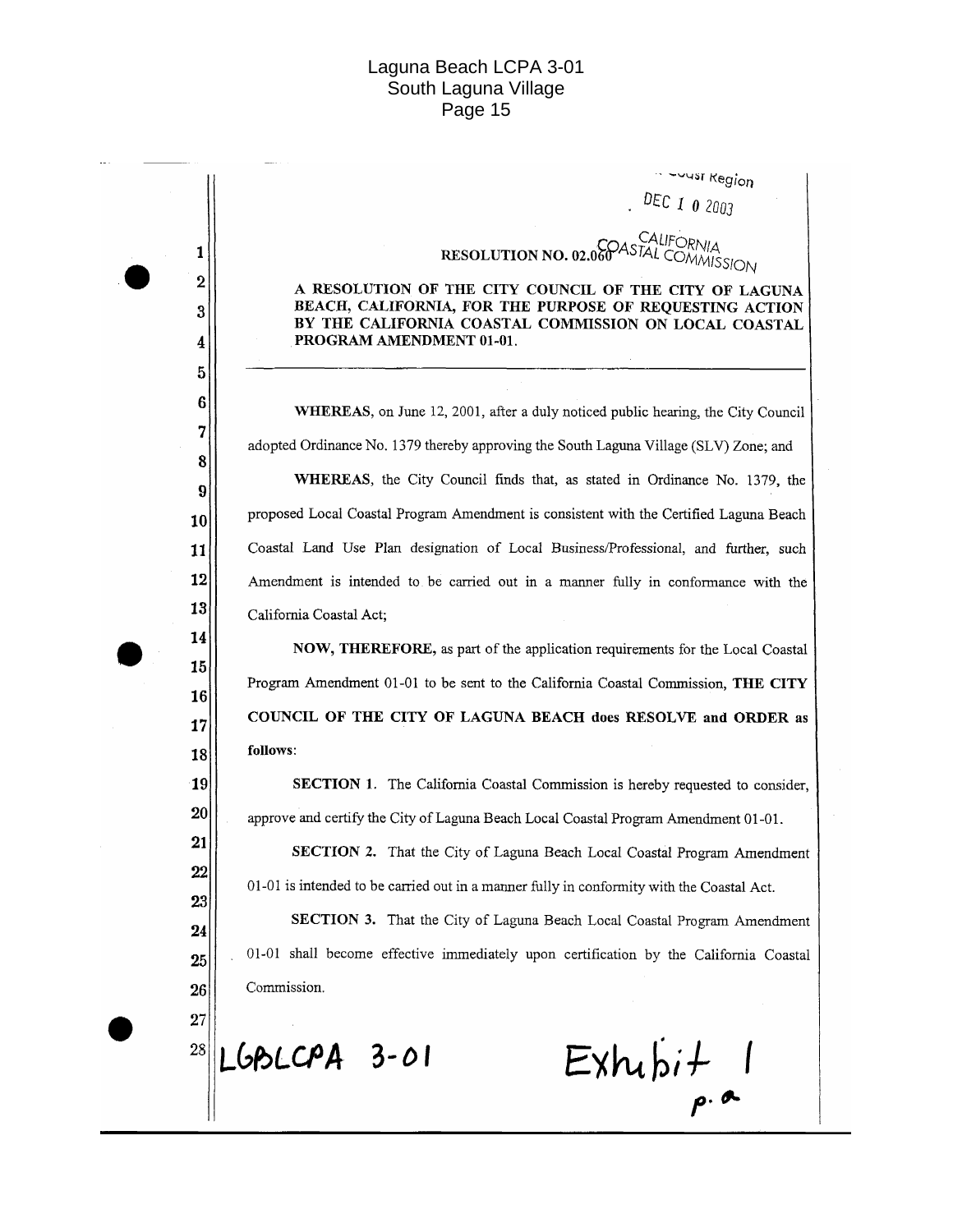ADOPTED this 10<sup>th</sup> day of September, 2002.  $\mathbf{1}$  $\overline{2}$ 3 4 ne Baglin. Mayor ATTEST:  $\overline{5}$  $\bf 6$  $\overline{7}$ City Clerk 8 I, VERNA L. ROLLINGER, City Clerk of the City of Laguna Beach, California, do  $\overline{9}$ hereby certify that the foregoing Resolution No. 02.060 was duly adopted at a Regular Meeting of the City Council of said City held on September 10, 2002, by the following vote: 10 AYES: COUNCILMEMBER(S): Kinsman, Dicterow, Freeman, Iseman, 11 Baglin 12 **NOES** COUNCILMEMBER(S): None 13 **ABSENT** COUNCILMEMBER(S): None 14 15 City Clerk of the City of Laguna Peach, CA 16 17 18 19 20 21 22 23 24 25  $26|$ 27 28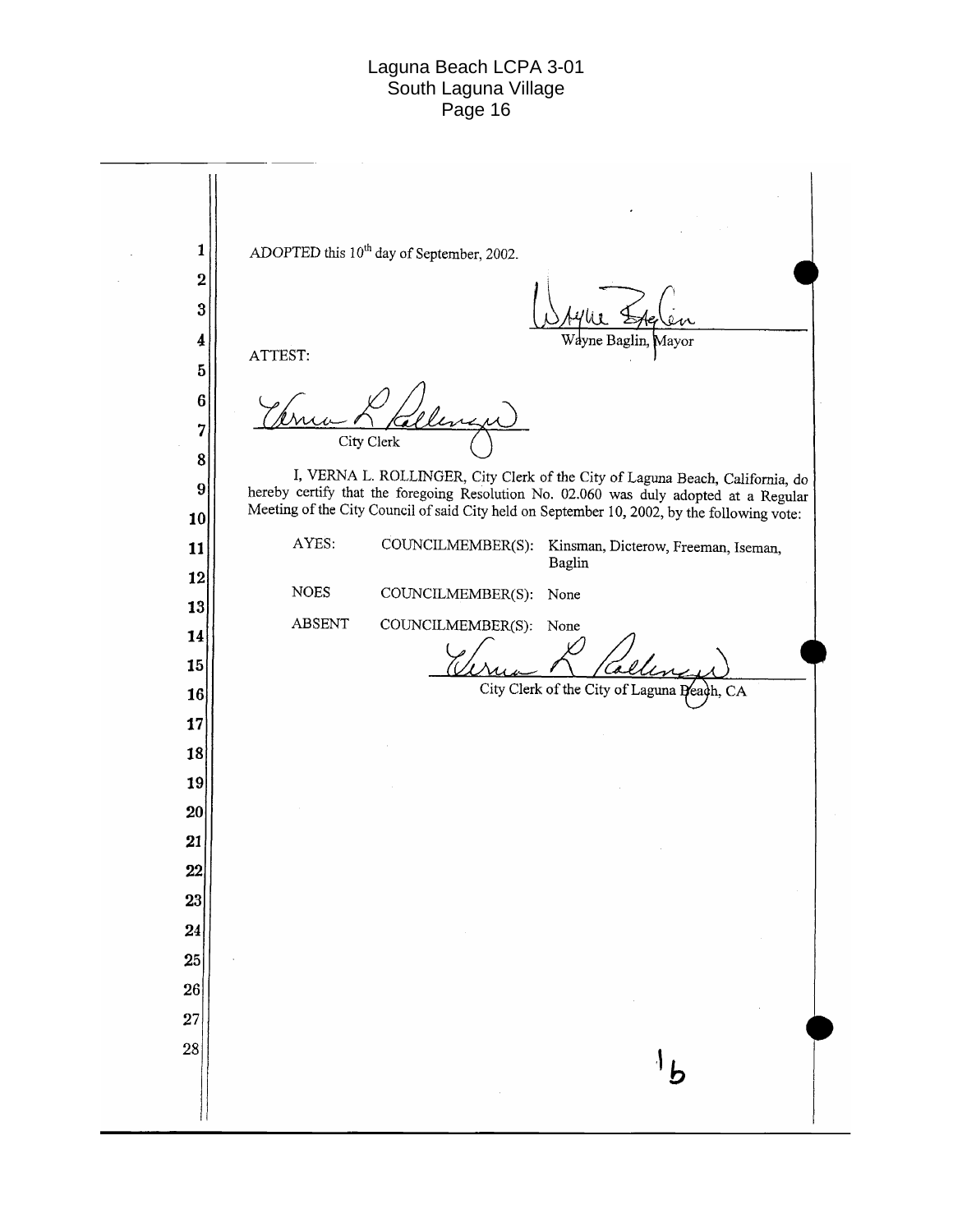#### **ORDINANCE NO. 1379**

#### AN ORDINANCE OF THE CITY OF LAGUNA BEACH AMENDING MUNICIPAL CODE TITLE 25 REGARDING THE SOUTH LAGUNA VILLAGE COMMERCIAL ZONE

WHEREAS, on February 28, 2001 and March 14, 2001, the Planning Commission conducted legally noticed public hearings and, after reviewing and considering all documents, testimony and other evidence presented, voted to recommend that the City Council approve the proposed Zoning Ordinance/Local Coastal Program Amendment 01-01; and

WHEREAS, on May 8, 2001 and June 12, 2001, the City Council conducted a legally

noticed public hearing and has reviewed and considered all documents, testimony and other evidence presented;

NOW, THEREFORE THE CITY COUNCIL OF THE CITY OF LAGUNA **BEACH DOES ORDAIN, as follows:** 

**SECTION 1.** Chapter 25.25 is hereby added to Title 25 to read in its entirety as

follows:

z,

#### SLV, SOUTH LAGUNA VILLAGE COMMERCIAL ZONE

' Sections:

| 25.25.001 | Intent and purpose                                |
|-----------|---------------------------------------------------|
| 25.25.002 | <b>Uses permitted</b>                             |
| 25.25.006 | Uses permitted subject to a conditional use pemit |
| 25.25.008 | Property development standards                    |
| 25.25.010 | Performance Standards/Design Criteria             |
| 25.25.020 | <b>Streetscape Guidelines</b>                     |

#### 25.25.001 **Intent and Purpose**

The South Laguna Village Commercial Area is intended to serve the commercial needs of local residents, with an emphasis on resident-serving retail. Office uses on the second floor and street-level retail uses are encouraged. Building design should be pedestrian-friendly with parking not visible from Coast Highway. The regulations of this zone are intended to enhance a pedestrian-scale of development and preserve the existing, eclectic character of the South Laguna Village Commercial area.

 $\exists$ xhubit  $52e$ 

LGB LCPA 3-01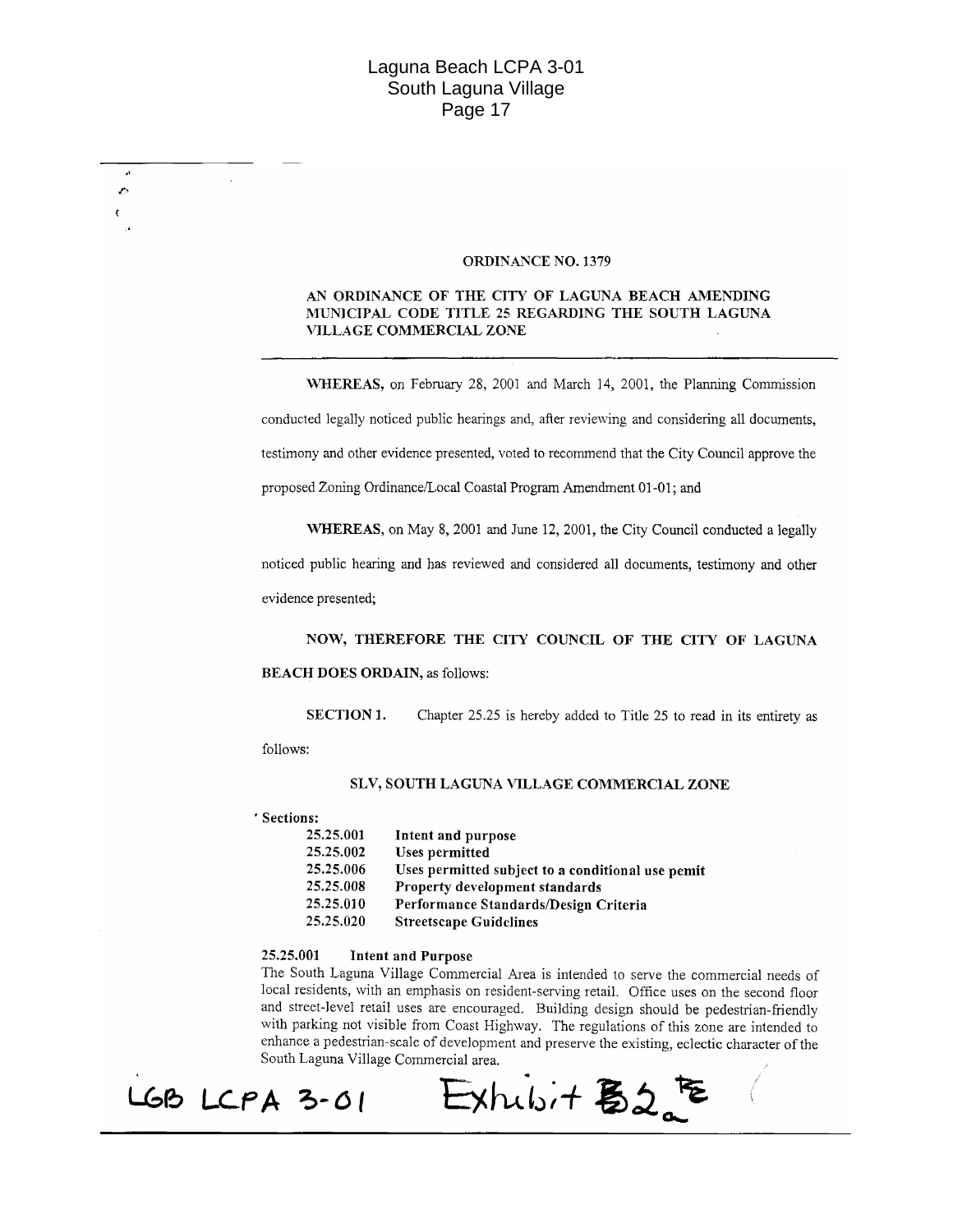#### 25.25.002 **Uses Permitted**

Buildings, structures and land shall be used, and buildings and structures shall hereafter be erected, designed, structurally altered or enlarged only for the following purposes, conducted entirely within an enclosed building unless otherwise noted:

- (A) Art gallery or studio
- (B) Banks, savings and loan
- (C) Bakery
- (D) Barber shop, beauty salon, day spa and nail salon
- (E) Bookstore
- (F) Clothing, shoes, retail sales
- (G) Drug store, pharmacy
- (H) Florists and flower stands
- (I) Furniture and antique sales
- $J$  Handicraft or hobby shop
- (K) Jewelry store
- (L) Music and Record Store
- (M) Musical instrument, sales, supplies, repair
- (N) Office uses, including business and professional, medical and dental office or clinic, or financial office, except for conversion from ground-floor retail
- (O) Paper Reproduction or Copy Shop
- (P) Packaging and/or postal services
- (Q) Pet grooming and supplies, excluding overnight boarding
- (R) Photographers, photo processing and photographic galleries
- (S) Plant Nursery
- (T) Retail supply stores, including but not limited to vardage, hardware, art supplies, kitchen and bath goods, etc. with no open storage of materials or equipment
- (U) Specialty food store
- (V) Trade Services: custom dressmaking, shoe repair, tailor, clock repair, electric appliance repair, etc.

#### 25.25.006 Uses Permitted Subject to a Conditional Use Permit

The following uses may be permitted subject to the granting of a conditional use permit as provided in Section 25.05.030. The existing balance of resident-serving uses in the same vicinity and zone shall be a consideration when reviewing conditional use permit applications.

- (A) Cafe, Restaurant, delicatessen and tea room, with outdoor seating, serving of alcoholic beverages, and/or entertainment only as authorized under the Conditional Use Permit. (Drive-in restaurants are not permitted.)
- (B) Market or grocery store, or mini-market
- (C) Dry cleaning/laundry facilities
- (D) Office uses, when a conversion of ground-floor retail space is proposed
- (E) Residential uses (excluding time shares) as an integral part of commercial development, but limited to not more than fifty percent of the gross floor area.

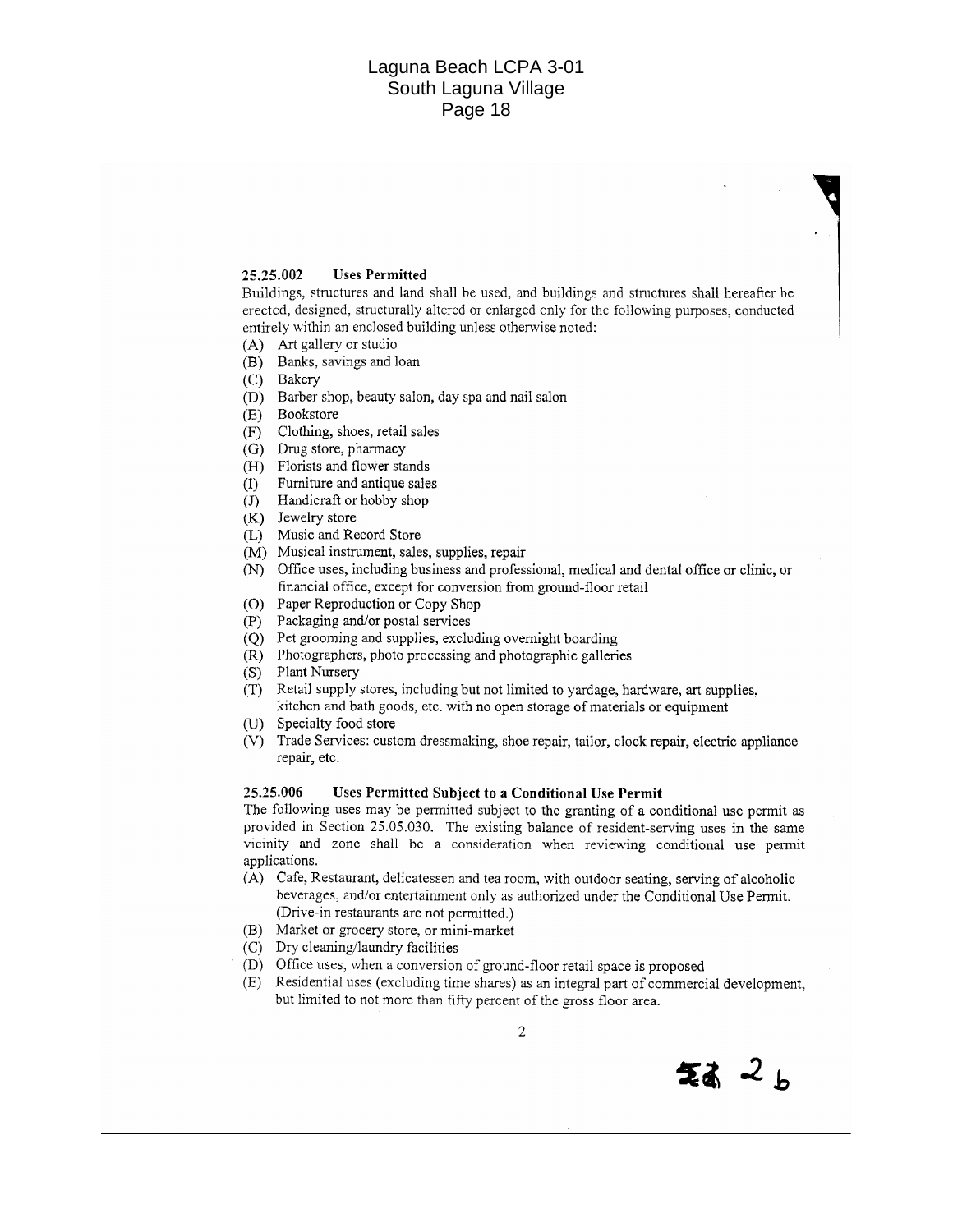- Veterinary clinic, including overnight boarding for care  $(F)$
- (G) Outdoor display of merchandise
- (H) Liquor sales
- Artists' joint living and working-units, as defined in Chapter 25.16  $(1)$
- Philanthropic and charitable institutions  $(J)$
- (K) Automobile service stations
- (L) Health clubs
- (M) Other uses the Planning Commission deems, after conducting a public hearing, to be similar to and no more obnoxious or detrimental to the public, health, safety and welfare of the neighborhood than any use listed above.

#### 25.25.008 **Property Development Standards**

The following property development standards shall apply to all land and structures in this zone.

- (A) Lot Area and Dimension Standards. Parcels shall not be further subdivided for development purposes or otherwise reduced in size.
- (B) Yard Area, Building Setback, Open Space and Coverage Standards for Nonresidential and/or Mixed Uses.
	- (1) The general provisions of Chapter 25.50 shall apply, except as modified herein.
	- (2) Front Yards. A front yard open space equal to five feet times the lot frontage shall be provided and maintained on each lot.

(a) Said open space shall be used for landscaping, pedestrian access or similar pedestrian facilities, accessible to the general public. Said open space may be used for open-air scating areas to serve adjacent interior restaurant uses. The dimension parallel to the front lot line must exceed the dimension perpendicular to the front lot line.

(b) Opaque walls shall be limited to three feet if erected within said open space.

- Side Yards. No requirement, except where a building on the adjacent lot  $(3)$ maintains a side yard setback, an abutting side yard of not less than three feet shall be provided, with no ground floor architectural projections allowed in such side yard. In the case where the side lot line abuts a different zone, the side yard shall be at least equal to the minimum required for that zone; if the side lot line abuts a street or alley, the setback shall be a minimum of five feet.
- (4) Rear Yards. No requirement, unless the rear lot line abuts a different zone, street or alley, in which case the rear yard setback shall be a minimum of five feet.
- (5) Open Space Requirements. Open space shall equal twenty-five percent of the nonresidential gross floor area, exclusive of parking and driveways, which area may be used for the purposes outlined in subsection B(2) of this section. This open space is in addition to that required for residential uses and in conformance with the standards outlined in Section 25.50.010.
- Space Between Buildings. No requirement, except as required by design review.  $(6)$
- (C) Fences and Walls. Except as provided in subsection B(2)(b) of this section, the provisions of Section 25.50.012 shall apply.
- (D) Parapets. Parapet walls shall not be permitted, unless the Design Review Board

3

 $F_{\mathbf{Z}_\mu}$  .  $2\sub$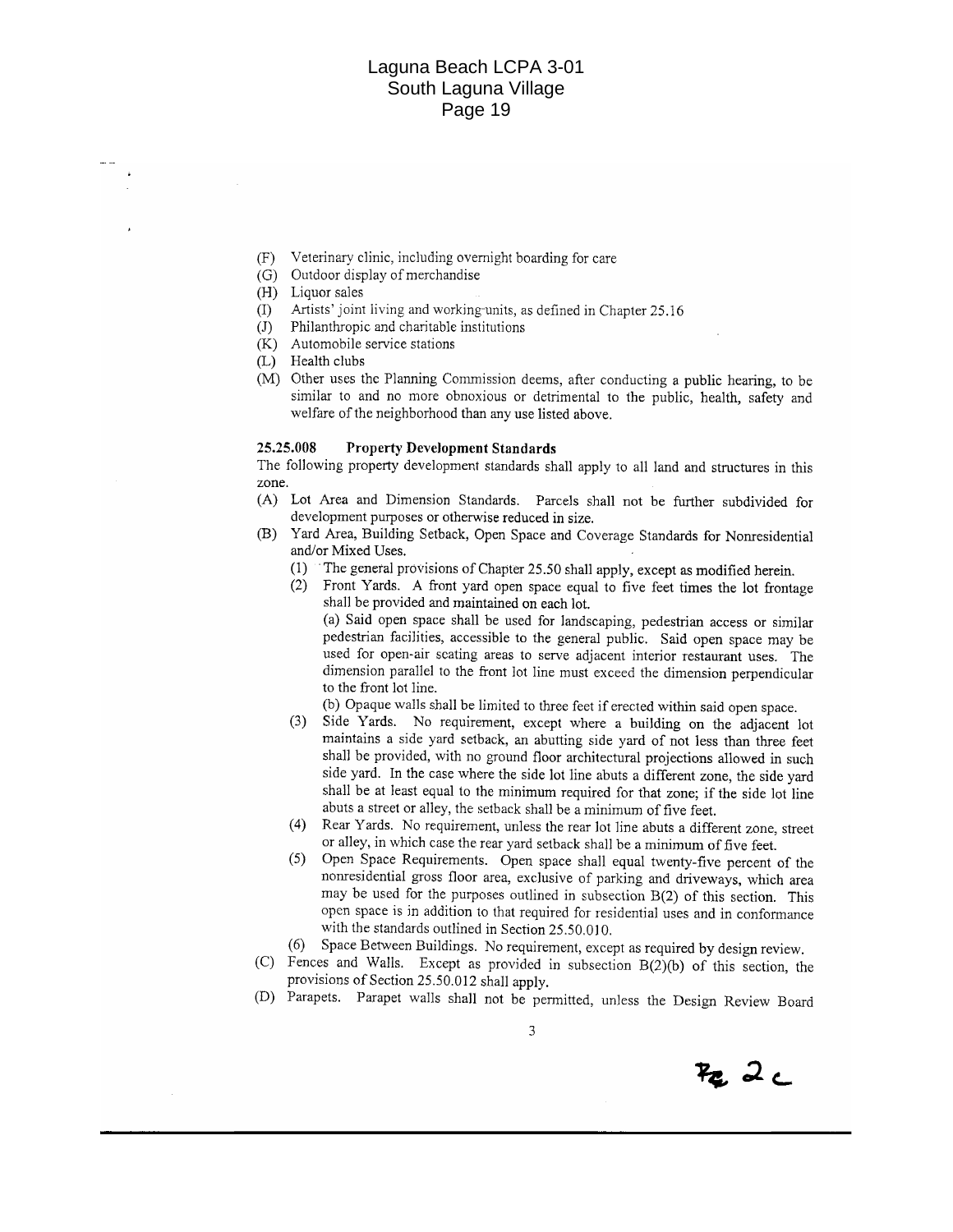determines that use of a parapet wall(s) would not reduce the compatibility of the project with the site and adjacent properties or the parapet wall(s) is found to be necessary to screen roof-mounted equipment.

(E) Design Review. All buildings, structures and improvements are subject to design review as provided in Section 25.05.040.

 $(F)$ Building Height Standards.

 $(1)$  No building or structure in this zone shall have a height greater than the following:

| (a)     | <b>Rear Lot Line Above Street</b> | <b>Maximum Height Permitted</b>   |  |
|---------|-----------------------------------|-----------------------------------|--|
|         | (Slope in Percent)                | Above Rear Lot Line (in feet)     |  |
|         | $0$ to 5                          | 22                                |  |
|         | $5+$ to 10                        | 17                                |  |
|         | over 10                           | 12                                |  |
| (b)     | Through Lot                       | <b>Maximum Height Permitted</b>   |  |
|         | (Slope in Percent)                | <b>Above Upper Curb Elevation</b> |  |
|         | <b>or</b>                         |                                   |  |
| (c)     | <b>Rear Lot Line Below Street</b> | <b>Maximum Height Permitted</b>   |  |
|         | (Slope in Percent)                | Above Curb Elevation (in feet)    |  |
|         | $0$ to 5                          | 27                                |  |
|         | $5+$ to 10                        | 25                                |  |
| Over 10 |                                   | 20                                |  |

(2) Building Height shall be limited to two stories, not to exceed the above height limits or twenty-two feet, excluding roof, as measured from the curb, whichever is more restrictive. The maximum height, including roof and mechanical equipment enclosures, shall not exceed an additional five feet above the twenty-two foot limit. No point of building elevation height shall exceed thirty feet as measured from natural or finished grade, whichever is more restrictive. These building heights represent the maximum permitted and may be reduced as determined appropriate by the design review board.

(3) Refer to Chapter 25.51 for other standards related to building height. The provisions of Section 25.50.004 (D) pertaining to additional building setbacks shall apply only to the rear setback.

- (G) Parking Standards. The provisions of Chapter 25.52 shall apply, except that setbacks for parking lots shall be five feet from the ultimate right-of-way, sidewalk, alley or adjacent building, and except as modified herein.
	- (1) Incentives. The City Council may approve a conditional use permit, upon recommendation by the Planning Commission, to reduce the parking standards required under Chapter 25.52 in accordance with the Incentives provision in such Chapter. Additionally, the parking standards may be reduced in accordance with the following conditions:
		- (a) The proposed use is a sidewalk café having outdoor seating available to the general public as well as restaurant customers, which contributes positively to the local pedestrian environment. The parking reduction may be granted on a temporary, seasonal or permanent basis and shall be limited to a maximum of

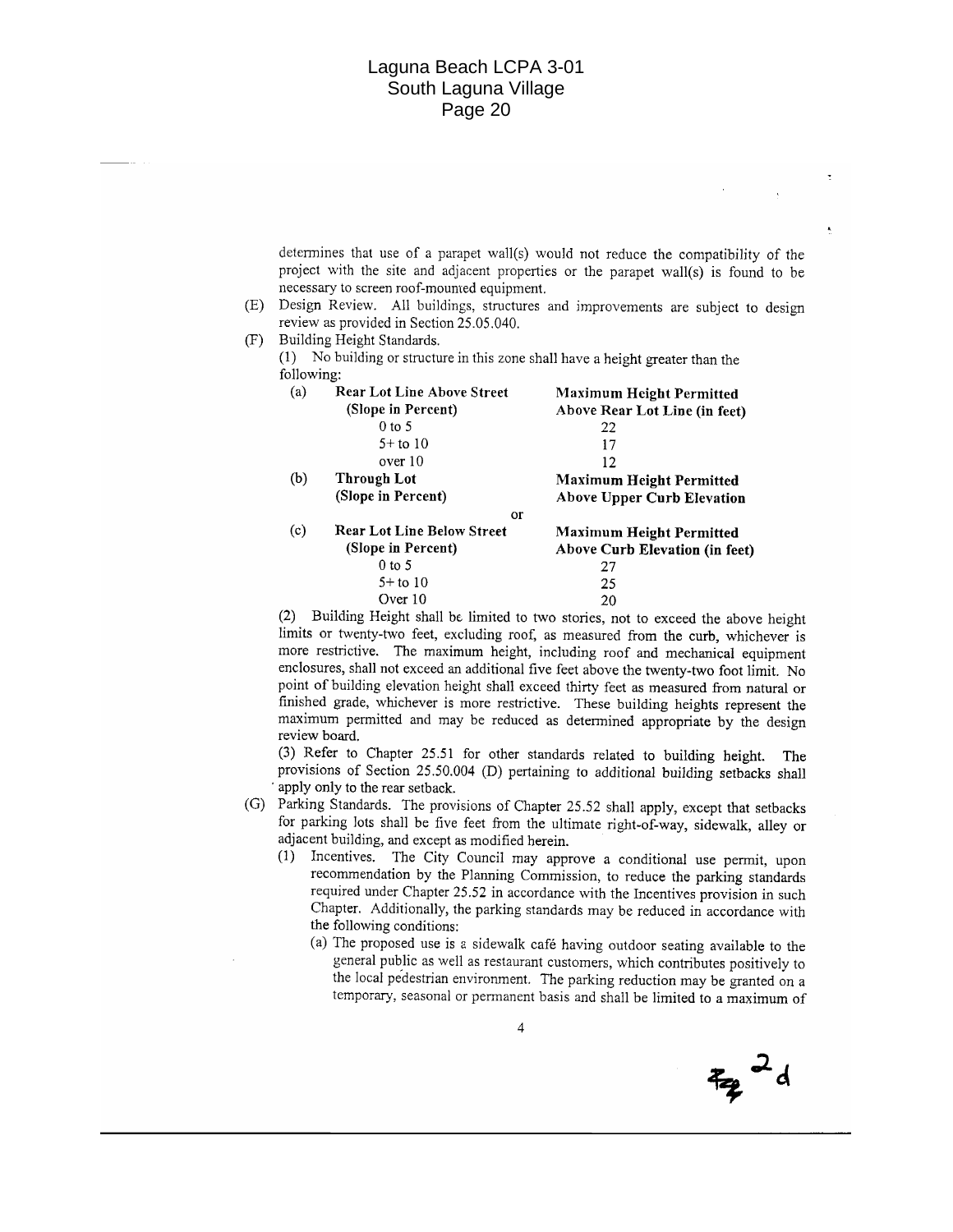five spaces.

or

(b) The proposed use is a restaurant that is determined to primarily serve the needs of the local residents and which contributes positively to the character of the South Laguna Village Commercial area. The parking reduction shall be limited to a maximum of three spaces.

#### and/or

- (c) The proposed use is a beauty salon or barber shop which is determined to primarily serve the needs of the local residents. The parking reduction shall be limited to a maximum of one space.
- (H) Access and Improvement Standards. The provisions of Chapter 25.52 shall apply.
- $\sigma$ Acess from Streets. For lots which possess frontage on Coast Highway and another street, the design review board may require secondary or sole access to be provided from the secondary street as determined appropriate for proper circulation.
- $\left( \mathrm{J}\right)$ Signs. The provisions of Chapter 25.54 shall apply, except as modified herein.
	- (1) Window signs, which means any sign that is placed upon, within or behind a window, fewer than three feet from such window and which is visible from the exterior of the window, shall be limited to a maximum of 10% of the window area, up to a maximum of five (5) square feet and three (3) window signs per site.
	- (2) Individual logos (company symbol or trademark) on any exterior commercial sign shall be limited in size, as determined by the Planning Commission.
- (K) Loading space. Loading spaces shall be provided as required by the design review board.
- (L) Trash and Outdoor Storage Areas. Areas for trash or outdoor storage shall be provided. Such areas shall be enclosed and architecturally screened in such a manner as to conceal all trash or stored material from public view and shall be subject to approval by the design review board.
- (M) Landscaping. Landscaping shall be provided subject to design review approval, except that parking lot landscaping shall, at a minimum, conform to the standards specified in Chapter 25.52.

#### 25.25.010 Performance Standards/Design Criteria

The South Laguna Village Commercial Zone is located in close proximity to residential areas; commercial properties frequently share a functional and/or visual relationship with residential properties. It is therefore necessary for special attention to be placed on the compatible design and orientation of development in the South Laguna Village Commercial Zone. The following performance standards shall be used for the purpose of evaluating the development proposals in this Zone. The standards are general in nature and are to be applied on a site-specific basis. They are intended to serve as a guide for achieving proper design and to supplement other design criteria used by the design review board.

(A) New development shall be designed to be compatible with nearby residential areas. This shall involve preservation of the character and integrity of residential areas and maintaining an appropriate visual and functional interrelationship between residential and commercial uses. Potentially intrusive design clements such as traffic circulation

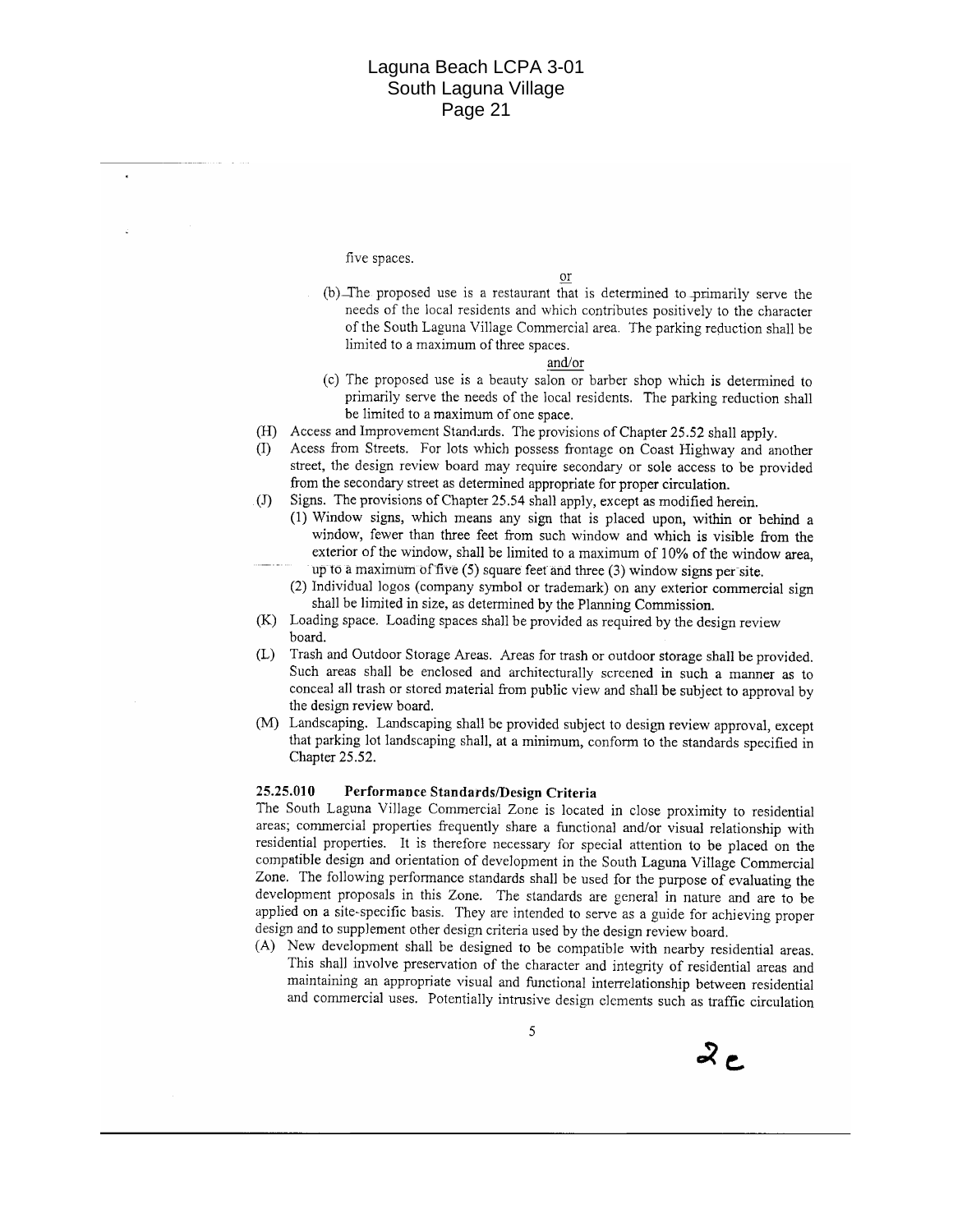and light and glare shall be designed to avoid interference with the residential environment.

 $\rightarrow$ 

- (B) The height, scale, mass and bulk of buildings shall not be overbearing in relation to nearby residential structures. Height, scale, mass and bulk shall also be a function of their proximity to residential structures. Height, scale, mass and bulk shall also be a function of their proximity to residential structures, with buildings in close proximity made to adhere to a similar scale of development. Potential view impediments shall also be considered.
- The first floor of buildings should be located at the grade of the adjacent Coast  $(C)$ Highway public sidewalk, and the building frontage on Coast Highway should be utilized for retail uses.
- (D) All parking facilities, including surface parking, tuck-under parking or parking structures, must be designed to maintain a pedestrian-friendly streetscape through screening, minimizing size, integrating the opening with the overall architecture, and using aesthetic amenities such as gates, landscaping and special paving.
- (E) Architectural styles and features shall be compatible with and complimentary to nearby residential structures to the extent commercial and residential structures share a visual relationship. All architectural planning and design should maintain and/or enhance the diverse architectural character of the South Laguna Village Commercial Zone. Rooflines shall be compatible with the historic character of the surrounding area. Gabled roofs are encouraged.
- (F) Landscaping shall be utilized and designed to help make commercial development more compatible with nearby residential areas to the extent practicable. Clustered, informal planting schemes are encouraged to reflect a natural, unstructured theme. Landscape themes should include diversity in height, form, texture and color of plant material as well as a mixture of container sizes for particular plant types to achieve an informal theme. Existing landscape that enhances the scenic character of the Zone should be preserved.
- (G) Commercial signage shall be designed so as not to interfere with residential areas. This shall involve the lighting, location, orientation and size of signs.
- (H) Every use shall operate in such a manner as to not be objectionable to adjacent residential neighborhoods.

#### 25.25.020 **Streetscape Guidelines**

Provide streetscape improvements on both sides of the street, including street trees, median improvements and plantings, lighting, benches and related improvements, with reference to the Landscape and Scenic Highways Resource Document or as approved in the Streetscape Capital Improvement Program.

#### **Right-of-Way Dedication Requirement** 25.25.030

Pursuant to Chapter 25.53 regarding access and improvement requirements, fifty feet of right-of-way from the Coast Highway centerline shall be dedicated to the City to provide for sidewalk and other street improvements.

 $2f$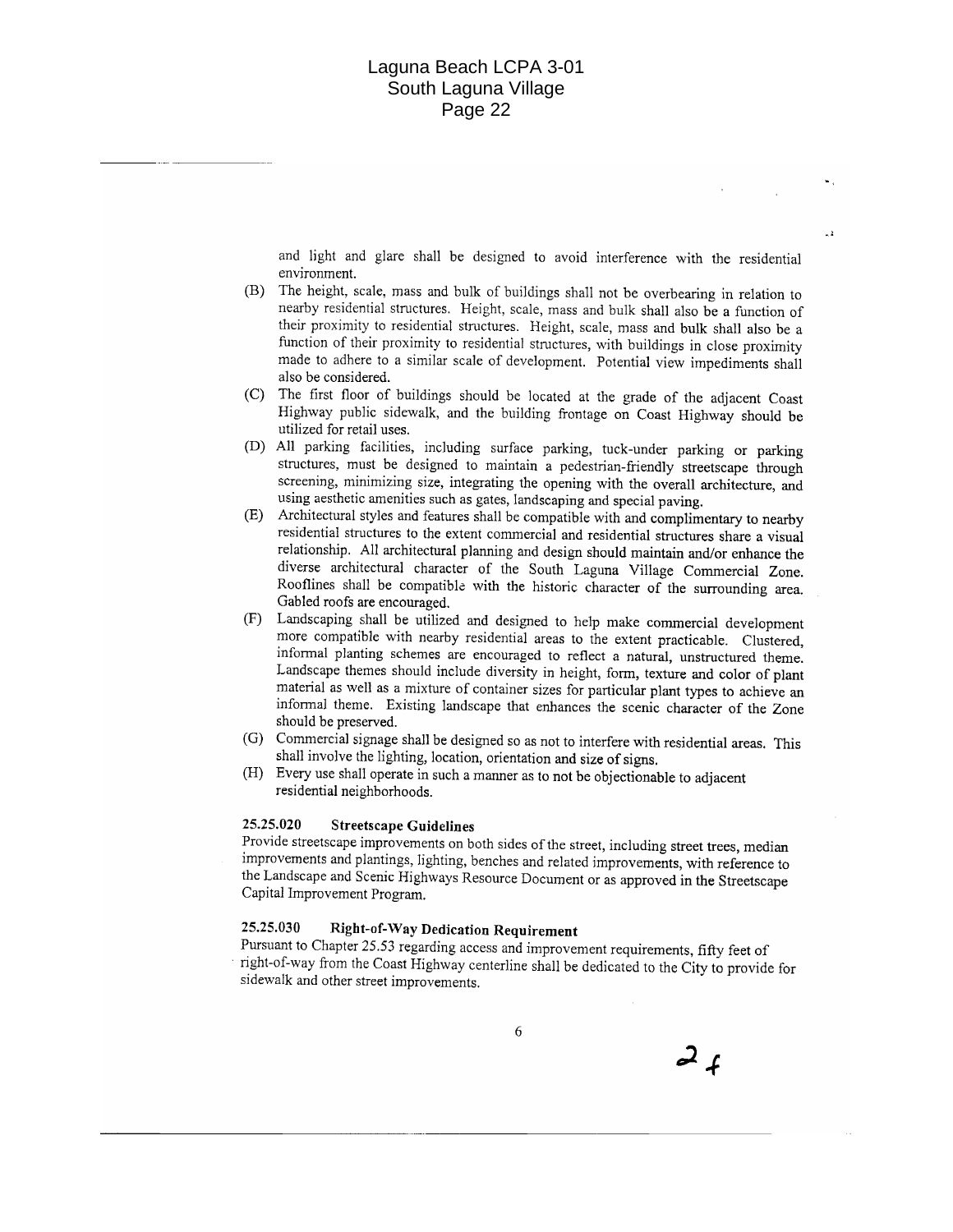**SECTION 2.** The boundaries of the SLV, South Laguna Village Commercial Zone are hereby established as shown in Attachment "A."

**SECTION 3.** This Ordinance is exempt from compliance with the California Environmental Quality Act (CEQA) pursuant to Section 15305 of the State CEQA Guidelines.

**SECTION 4.** If any portion of this Ordinance, or the application of any such provision to any person or circumstance, shall be held invalid, the remainder of this Ordinance to the extent it can be given effect, of the application of such provision to persons or circumstances other than those as to which it is held invalid, shall not be affected thereby. and to this extent the provisions of this Ordinance are severable.

**SECTION 5.** The City Clerk of the City of Laguna Beach shall certify to the passage and adoption of this Ordinance, and shall cause the same to be published in the manner required by law in the City of Laguna Beach.

**SECTION 6.** This Ordinance, which is intended to be carried out in a manner fully in conformity with the California Coastal Act, is subject to and effective upon California Coastal Commission Certification.

 $\boldsymbol{7}$ 

ADOPTED this  $12^{th}$  day of June, 2001.

Paul<sup>'</sup>P. Freeman, Mayor

ATTEST:

Thru Lailinge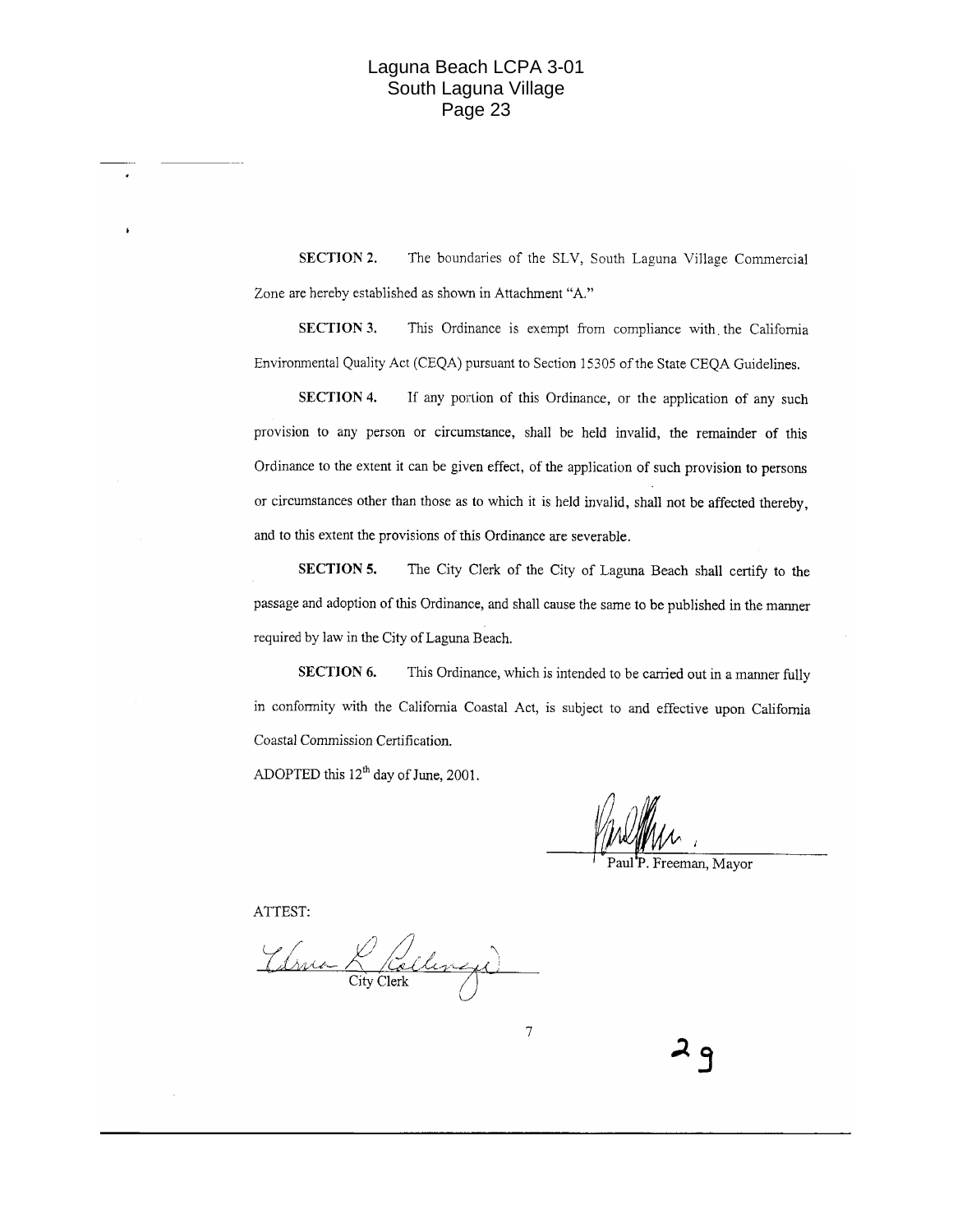I, Verna Rollinger, City Clerk of the City of Laguna Beach, do hereby certify that the foregoing Ordinance was introduced at a regular meeting of the City Council on May 8, 2001, and was finally adopted at a regular meeting of the City Council of said City held on June 12, 2001, by the following vote:

 $8\,$ 

AYES: COUNCILMEMBER(S): Kinsman, Iseman, Dicterow, Baglin, Freeman

NOES: COUNCILMEMBER(S): None

ABSENT: COUNCILMEMBER(S): None

Clin

City Clerk of the City of Laguna Beach, CA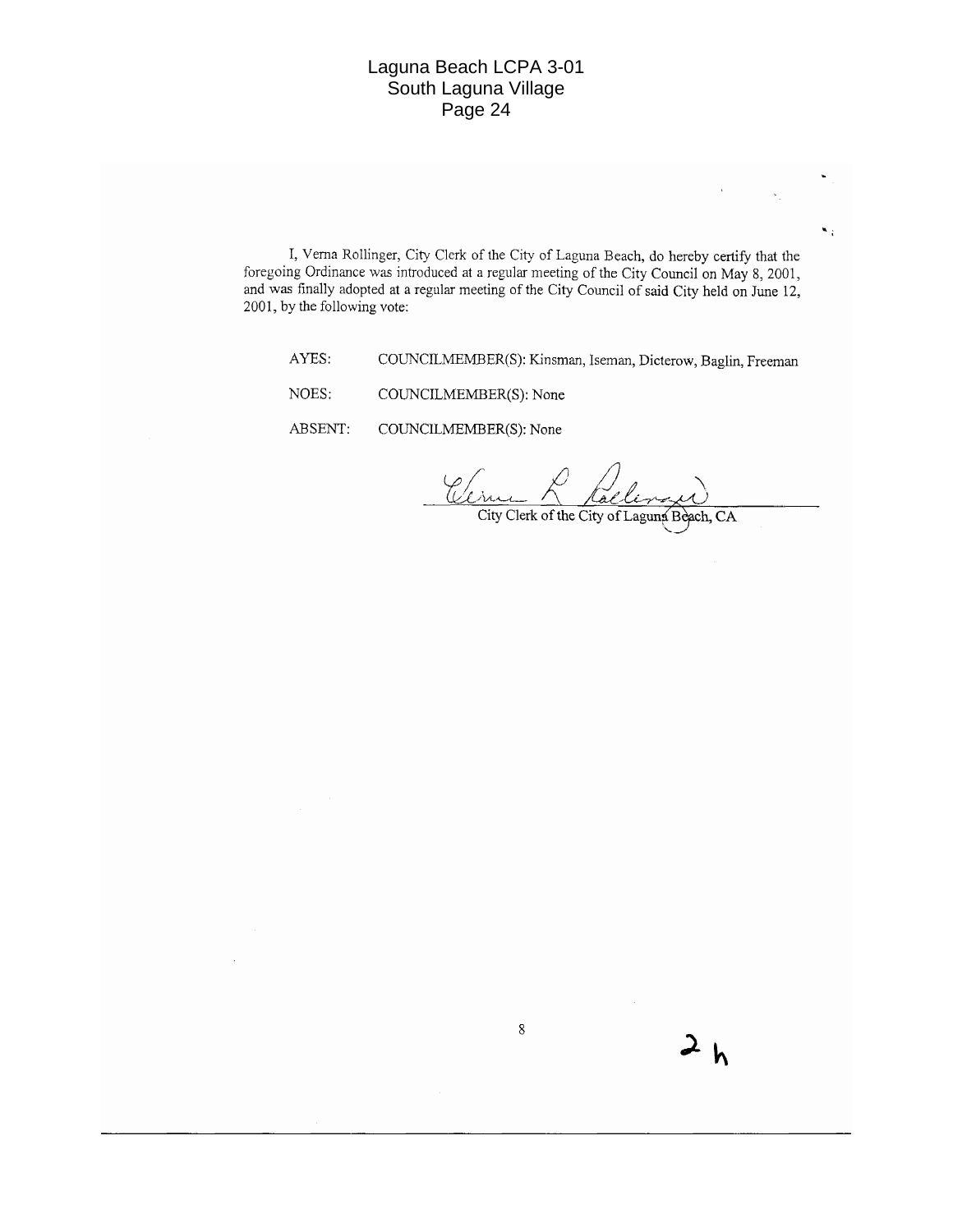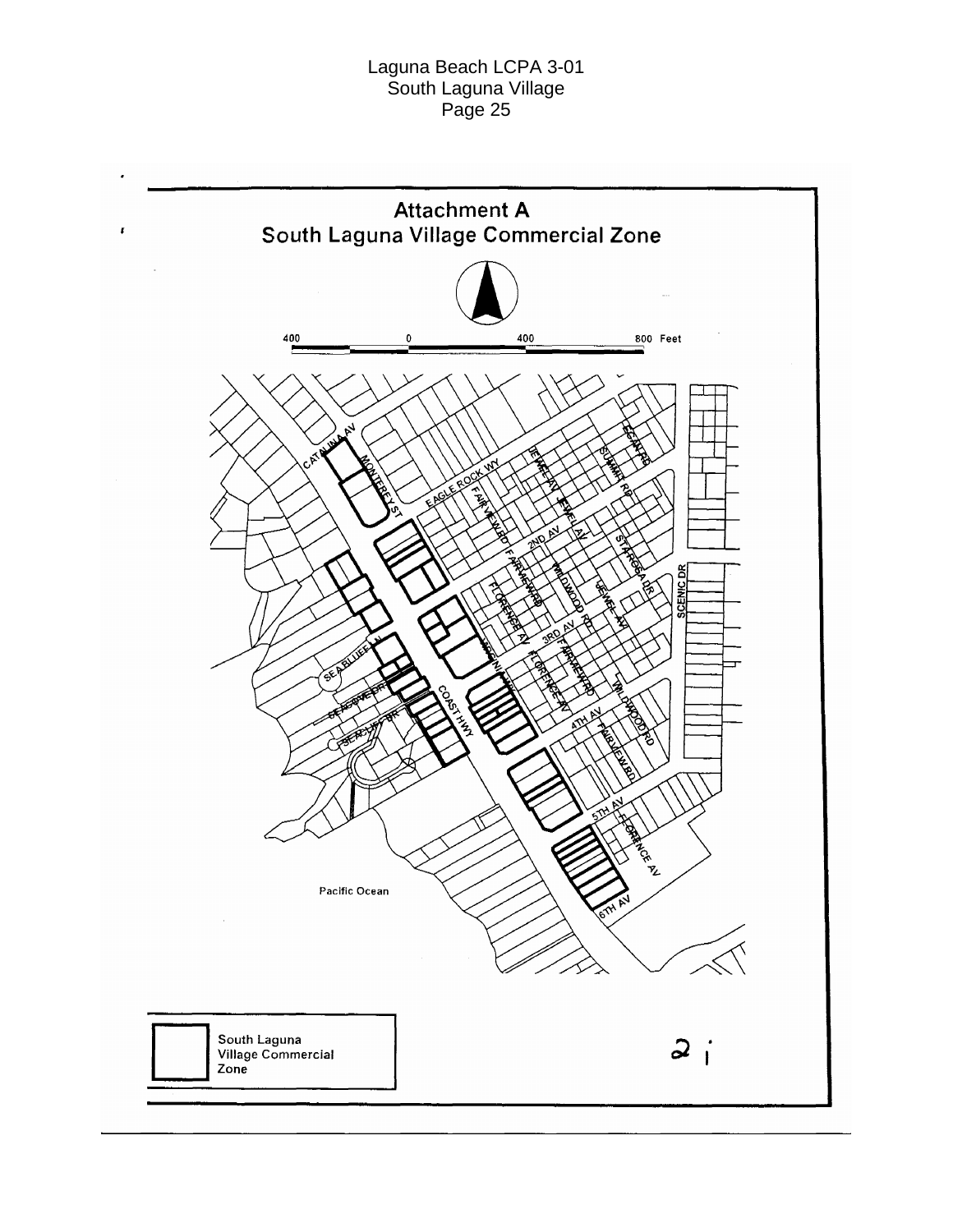#### **C-N-COMMERCIAL-NEIGHBORHOOD ZONE** SLV, SOUTH LAGUNA VILLAGE COMMERCIAL ZONE

**Sections:** 

|                                    | 25.19.001-25.25.001 Intent and purpose                                |
|------------------------------------|-----------------------------------------------------------------------|
| 25.19.002-25.25.002 Uses permitted |                                                                       |
|                                    | 25.19.004 Uses permitted subject to an administrative use permit      |
|                                    | 25.10.006-25.25.006 Uses permitted subject to a conditional use pemit |
|                                    | 25.19.008-25.25.008 Property development standards                    |
|                                    | 25.19.010 25.25.010 Performance Standards/Design Criteria             |
| 25.25.020                          | <b>Streetscape Guidelines</b>                                         |

#### 25.25.01 **Intent and Purpose**

This zone The South Laguna Village Commercial Area is intended to serve the shopping and commercial service needs of local residents, with an emphasis on resident-serving retail. Principal activities are commercial retail functions, service oriented businesses, office/professional uses, and limited residential uses. Office uses on the second floor and street-level retail uses are encouraged. Building design should be pedestrian-friendly with parking not visible from Coast Highway. The commercial-neighborhood zone differs from the local business professional zone in that it features a stricter orientation to resident-serving businesses and greater limitations on residential uses. The regulations of this zone are intended to enhance a pedestrian-scale of development and preserve the existing, eclectic character of the South Laguna Village Commercial area.

#### 25.25.002 **Uses Permitted**

Buildings, structures and land shall be used, and buildings and structures shall hereafter be erected, designed, structurally altered or enlarged only for the following purposes, conducted entirely within an enclosed building unless otherwise noted:

- (A) Art gallery or studio and supplies
- (B) Banks, sayings and loan
- (C) (B)Bakery retail, wherein bakery goods may be baked on the premises and are sold at retail on the premises
- (D) (U)Personal service shops (barber/beauty, etc.) Barber shop, beauty salon, day spa and nail salon
- $(E)$ (C)Book shop/sales Bookstore
- (E) Cafes, full-service restaurants, delicatessens and tea rooms with or without outdoor seating not serving alcoholic beverages. (Drive in restaurants are not permitted):
- $(F)$ Clothing, shoes, retail sales
- (G) Collectable shops;
- $(G)$  (H)Drug store, pharmacy
- (H) (+)Florists and flower stands Florist including outdoor display;
- (I) Financial offices; banks, savings and locan, etc.;
- $(I)$  (K) Furniture and antique sales including home furnishings;
- $\left( \mathrm{J}\right)$ (L)Handicraft or hobby shop including retail sales;
- $(K)$   $(\mathbb{N})$  ewelry store
- (L) Music and Record Store;

GB LCPA  $3 - 01$ 

 $Exhubi+3a$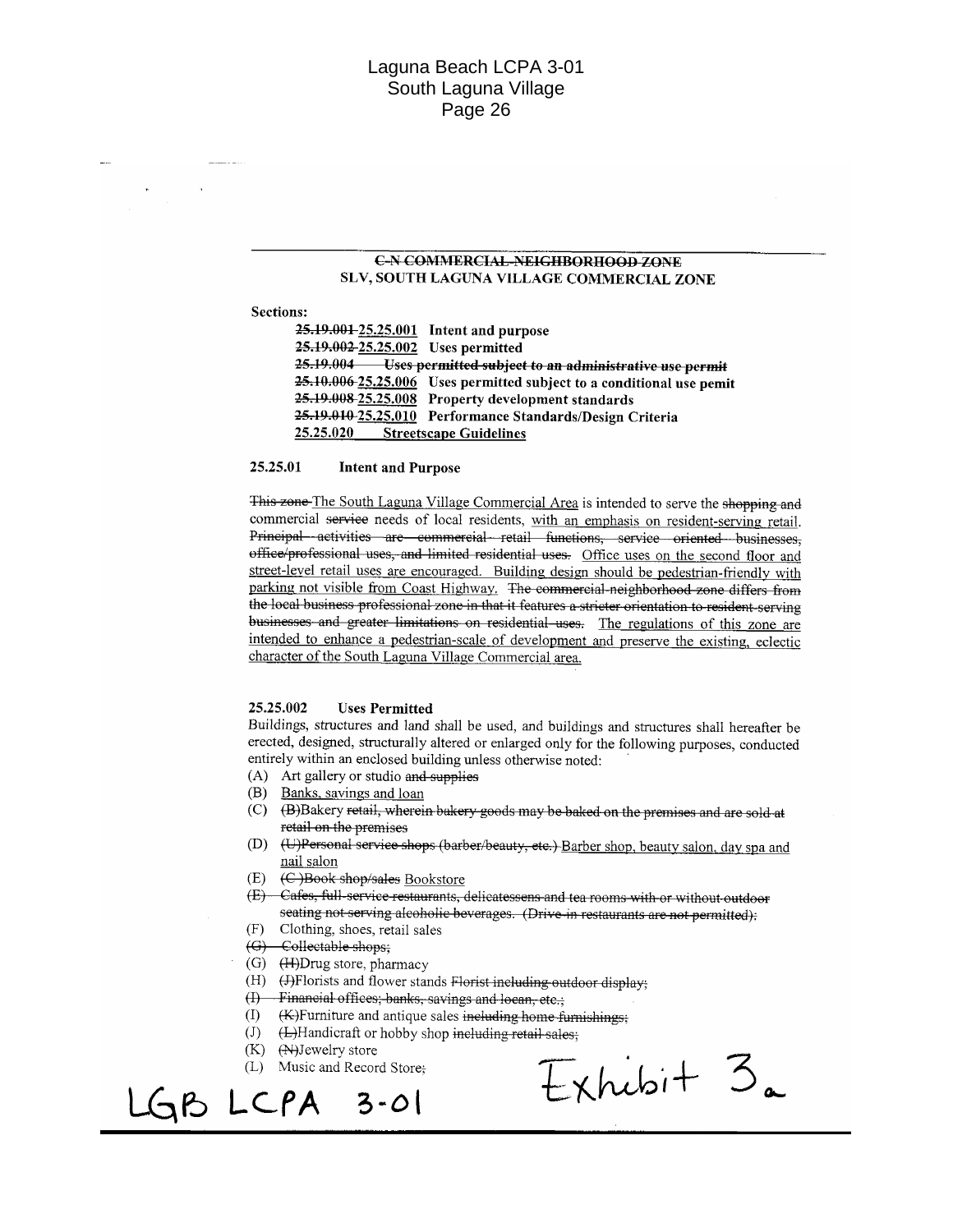- (M) Interior design services/home decorating studios;
- (M) (R-)Musical instrument, sales, supplies, repair
- (N) (D)Business and professional offices Office uses, including business and professional, medical and dental office or clinic, or financial office, except for conversion from ground-floor retail
- (O) Laundry and/or dry cleaning establishments (coin-operated or attendant-operated)
- (O) (T) Paper Reproduction or Copy Shop
- (P) Market/groeery store
- $(P)$  (S)Packaging and/or postal services
- (Q) Medical or dental offices or clinics
- $(Q)$  (V) Pet grooming and supplies, excluding overnight boarding
- $(R)$ (W)Photographers, photo processing and photographic galleries
- Plant Nursery  $(S)$
- (AA)Retail supply stores, including but not limited to toys,-yardage, hardware, paint,  $(T)$ auto parts, plumbing, sporting goods, appliances, garden supplies art supplies, kitchen and bath goods, etc. with no open storage of materials or equipment
- (U)  $(BB)$ Specialty food store  $\frac{1}{2}$  retail:
- (V) (CC)Trade Services: custom dressmaking, shoe repair, tailor, clock repair, electric appliance repair, etc.
- (X) Philanthropic and charitable institutions other than those of a correctional nature;
- (Y) Records, video and audio tapes, retail sales and rentals
- (Z) Retail or service businesses primarily serving needs of local residents;

#### 25.19.04 Uses permitted subject to an administrative use permit

The following may be permitted subject to the granting of an administrative use permit as provided for in Section 25.05.020 of this title:

 $(A)$  Short term lodging as defined and specified in Chapter 25.23 of this title.

#### 25.25.006 Uses Permitted Subject to a Conditional Use Permit

The following uses may be permitted subject to the granting of a conditional use permit as provided in Section 25.05.030. The existing balance of resident-serving uses in the same vicinity and zone shall be a consideration when reviewing conditional use permit applications.

- (A) (B)Cafe, full-service-Restaurant, delicatessen and tea room, with or withoutoutdoor seating serving alcoholic beverages outdoor seating, serving of alcoholic beverages, and/or entertainment only as authorized under the Conditional Use Permit. (Drive-in restaurants are not permitted.)
- (B) Market or grocery store, or mini-market
- )—Take-out restaurants, withindoor and/or outdoor seating only as authorized under the conditional use permit:-
- (C) Dry cleaning/laundry facilities
- $(D)$  Car wash;

 $3<sub>k</sub>$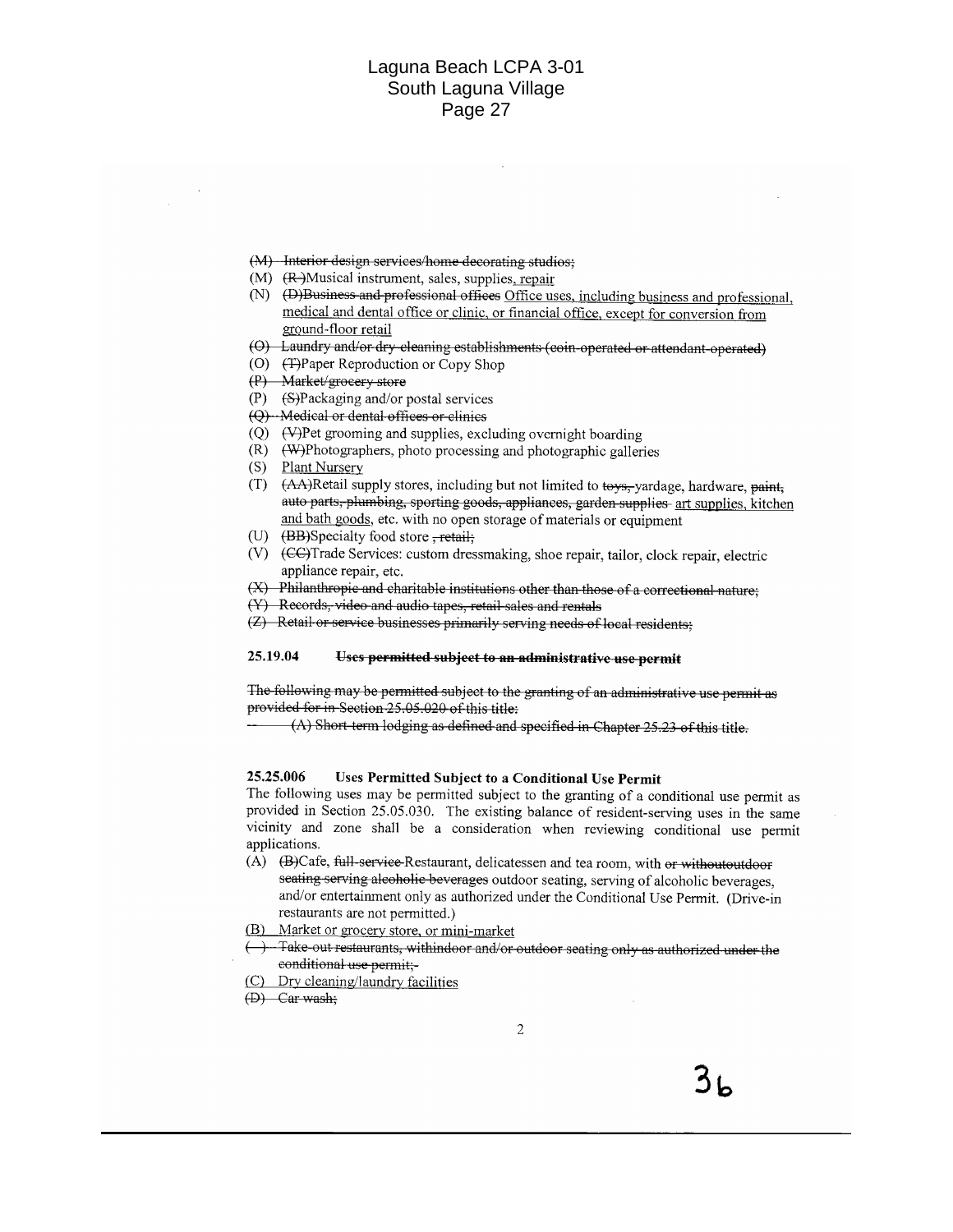- (D) Office uses, when a conversion of ground-floor retail space is proposed
- (E) Health clubs;
- (E) (H)Residential uses (excluding time shares) as an integral part of commercial development, but limited to not more than fifty percent of the gross floor area and there shall be at least two thousand square feet of lot area for each dwelling unit.
- $(F)$ (J)Veterinary clinic, including overnight boarding for care
- (G) Outdoor display of merchandise
- (H) (KH) iquor sales
- (L)Artists' joint living and working units, as defined in Chapter 25.16  $(D)$
- Philanthropic and charitable institutions  $(J)$
- $(K)$   $(A)$  Automobile service stations and mini-markets, provided that all sales and service other than gasoline and oil dispensing shall be conducted and confined within enclosed buildings:
- $(L)$  (E)Health clubs
- (M) Other uses the Planning Commission deems, after conducting a public hearing, to be similar to and no more obnoxious or detrimental to the public, health, safety and welfare of the neighborhood than any use listed above. Such uses shall be inclusive of uses expressly allowed in the C-1 zone, but shall not include those uses listed exclusively as industrial or light industrial uses in the M-1 or M-1A-zones.

#### 25.25.008 **Property Development Standards**

The following property development standards shall apply to all land and structures in this zone.

- (A) Lot Area and Dimension Standards. No requirements Parcels shall not be further subdivided for development purposes or otherwise reduced in size.
- (B) Yard Area, Building Setback, Open Space and Coverage Standards for Nonresidential and/or Mixed Uses.
	- (1) The general provisions of Chapter 25.50 shall apply, except as modified herein.
	- (2) Front Yards. A front yard open space equal to five feet times the lot frontage shall be provided and maintained on each lot. (a) Said open space shall be used for landscaping, pedestrian access or similar

pedestrian facilities, accessible to the general public. Said open space may be used for open-air seating areas to serve adjacent interior restaurant uses. The dimension parallel to the front lot line must exceed the dimension perpendicular to the front lot line.

(b) Walls not higher than four feet may be erected within said open space, as approved by design review - Opaque walls shall be limited to three feet if erected within said open space.

Side Yards. No requirement, except where a building on the adjacent lot  $(3)$ maintains a side yard setback, an abutting side yard of not less than three feet shall be provided, with no ground floor architectural projections allowed in such side yard. In the case where the side lot line abuts a different zone, the side yard shall be at least equal to the minimum required for that zone; if the side lot line abuts a street or alley, the setback shall be a minimum of five feet.

 $\mathcal{S}_{\mathsf{C}}$ 

3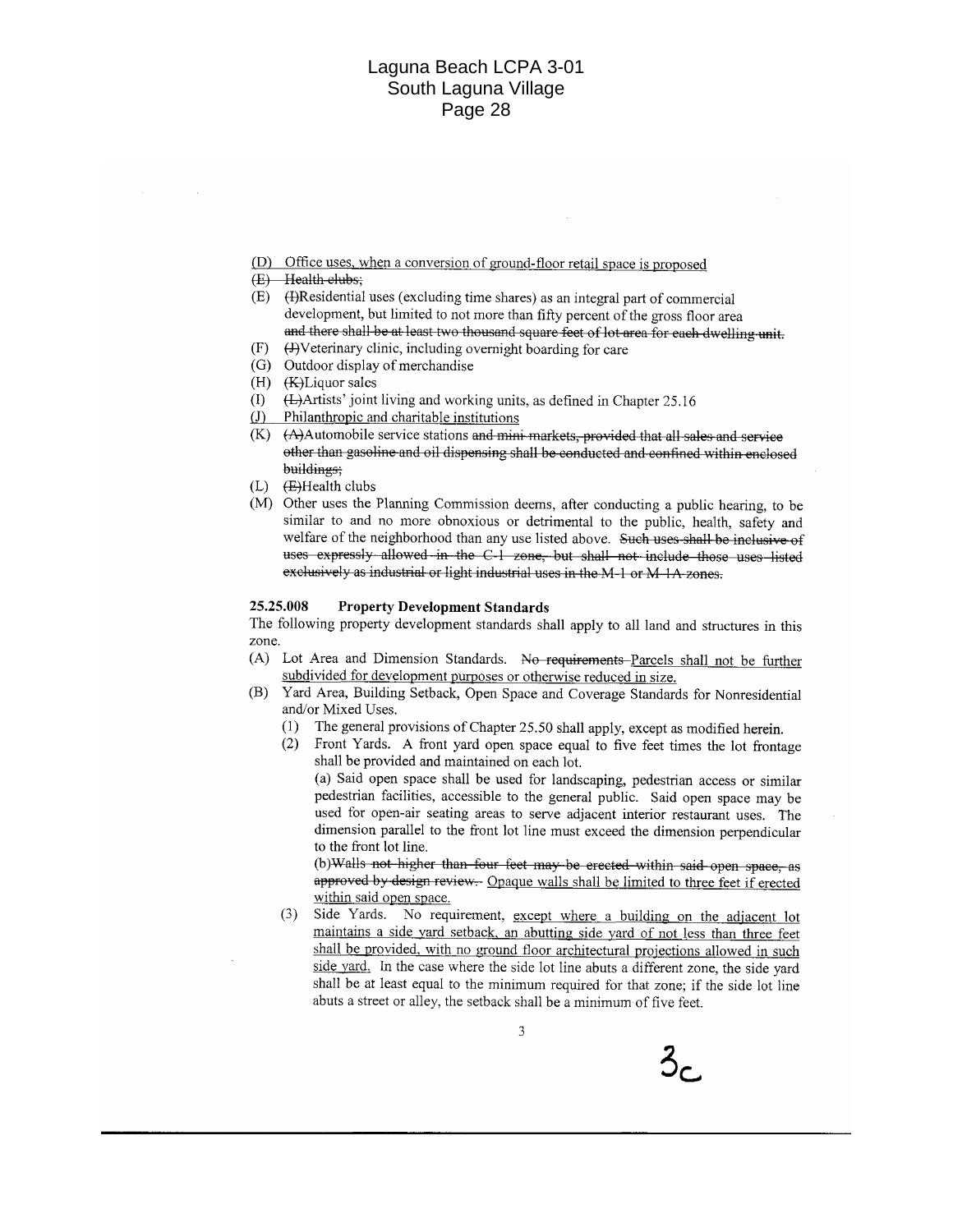|     | (4)                                                                                                                                                                                                                | street or alley, the setback shall be a minimum of five feet.                                               | Rear Yards. No requirement, unless the rear lot line abuts a different zone, street<br>or alley, in which case the rear yard setback shall be at least equal to the minimum<br>rear yard required for that zone; a minimum of five feet ;if the rear lot line abuts a                                                                 |  |  |
|-----|--------------------------------------------------------------------------------------------------------------------------------------------------------------------------------------------------------------------|-------------------------------------------------------------------------------------------------------------|---------------------------------------------------------------------------------------------------------------------------------------------------------------------------------------------------------------------------------------------------------------------------------------------------------------------------------------|--|--|
|     | (5)                                                                                                                                                                                                                | with the standards outlined in Section 25.50.010.                                                           | Open Space Requirements. Open space shall equal twenty-five percent of the<br>nonresidential gross floor area, exclusive of parking and driveways, which area<br>may be used for the purposes outlined in subsection B(2) of this section. This<br>open space is in addition to that required for residential uses and in conformance |  |  |
|     | (6)                                                                                                                                                                                                                |                                                                                                             |                                                                                                                                                                                                                                                                                                                                       |  |  |
| (C) | Space Between Buildings. No requirement, except as required by design review.<br>Fences and Walls. Except as provided in subsection $B(2)(b)$ of this section, the<br>provisions of Section 25.50.012 shall apply. |                                                                                                             |                                                                                                                                                                                                                                                                                                                                       |  |  |
| (D) | Parapets. Parapet walls shall not be permitted, unless the Design Review Board                                                                                                                                     |                                                                                                             |                                                                                                                                                                                                                                                                                                                                       |  |  |
|     | determines that use of a parapet wall(s) would not reduce the compatibility of the                                                                                                                                 |                                                                                                             |                                                                                                                                                                                                                                                                                                                                       |  |  |
|     |                                                                                                                                                                                                                    |                                                                                                             | project with the site and adjacent properties or the parapet wall(s) is found to be                                                                                                                                                                                                                                                   |  |  |
|     |                                                                                                                                                                                                                    | necessary to screen roof-mounted equipment.                                                                 |                                                                                                                                                                                                                                                                                                                                       |  |  |
| (E) |                                                                                                                                                                                                                    |                                                                                                             | Design Review. All buildings, structures and improvements are subject to design                                                                                                                                                                                                                                                       |  |  |
|     |                                                                                                                                                                                                                    | review as provided in Section 25.05.040.                                                                    |                                                                                                                                                                                                                                                                                                                                       |  |  |
| (F) |                                                                                                                                                                                                                    | Building Height Standards.                                                                                  |                                                                                                                                                                                                                                                                                                                                       |  |  |
|     | (1)                                                                                                                                                                                                                | No building or structure in this zone shall have a height greater than the                                  |                                                                                                                                                                                                                                                                                                                                       |  |  |
|     | following:                                                                                                                                                                                                         |                                                                                                             |                                                                                                                                                                                                                                                                                                                                       |  |  |
|     | (a)                                                                                                                                                                                                                | <b>Rear Lot Line Above Street</b>                                                                           | <b>Maximum Height Permitted</b>                                                                                                                                                                                                                                                                                                       |  |  |
|     |                                                                                                                                                                                                                    | (Slope in Percent)                                                                                          | Above Rear Lot Line (in feet)                                                                                                                                                                                                                                                                                                         |  |  |
|     |                                                                                                                                                                                                                    | $0$ to 5                                                                                                    | 22                                                                                                                                                                                                                                                                                                                                    |  |  |
|     |                                                                                                                                                                                                                    | $5+$ to 10                                                                                                  | 17                                                                                                                                                                                                                                                                                                                                    |  |  |
|     |                                                                                                                                                                                                                    | over 10                                                                                                     | 12                                                                                                                                                                                                                                                                                                                                    |  |  |
|     | (b)                                                                                                                                                                                                                | <b>Through Lot</b>                                                                                          | <b>Maximum Height Permitted</b>                                                                                                                                                                                                                                                                                                       |  |  |
|     |                                                                                                                                                                                                                    | (Slope in Percent)                                                                                          | <b>Above Upper Curb Elevation</b>                                                                                                                                                                                                                                                                                                     |  |  |
|     |                                                                                                                                                                                                                    | <b>Or</b>                                                                                                   |                                                                                                                                                                                                                                                                                                                                       |  |  |
|     | (c)                                                                                                                                                                                                                | <b>Rear Lot Line Below Street</b>                                                                           | <b>Maximum Height Permitted</b>                                                                                                                                                                                                                                                                                                       |  |  |
|     |                                                                                                                                                                                                                    | (Slope in Percent)                                                                                          | <b>Above Curb Elevation (in feet)</b>                                                                                                                                                                                                                                                                                                 |  |  |
|     |                                                                                                                                                                                                                    | $0$ to 5                                                                                                    | 27                                                                                                                                                                                                                                                                                                                                    |  |  |
|     |                                                                                                                                                                                                                    | $5+$ to 10                                                                                                  | 25                                                                                                                                                                                                                                                                                                                                    |  |  |
|     |                                                                                                                                                                                                                    | Over 10                                                                                                     | 20                                                                                                                                                                                                                                                                                                                                    |  |  |
|     | (2)                                                                                                                                                                                                                |                                                                                                             | Building Height shall be limited to two stories, not to exceed the above height                                                                                                                                                                                                                                                       |  |  |
|     | limits or twenty-two feet, excluding roof, as measured from the curb, whichever is                                                                                                                                 |                                                                                                             |                                                                                                                                                                                                                                                                                                                                       |  |  |
|     | more restrictive. The maximum height, including roof and mechanical equipment                                                                                                                                      |                                                                                                             |                                                                                                                                                                                                                                                                                                                                       |  |  |
|     |                                                                                                                                                                                                                    |                                                                                                             |                                                                                                                                                                                                                                                                                                                                       |  |  |
|     |                                                                                                                                                                                                                    |                                                                                                             | enclosures, shall not exceed an additional five feet above the twenty-two foot limit. No                                                                                                                                                                                                                                              |  |  |
|     |                                                                                                                                                                                                                    |                                                                                                             | point of building elevation height shall exceed thirty feet as measured from natural or                                                                                                                                                                                                                                               |  |  |
|     |                                                                                                                                                                                                                    |                                                                                                             | finished grade, whichever is more restrictive. These building heights represent the                                                                                                                                                                                                                                                   |  |  |
|     |                                                                                                                                                                                                                    | review board.<br>$(3)$ Defer to Chapter $25.51$ for other standards related to building $1 \leq t \leq 1$ . | maximum permitted and may be reduced as determined appropriate by the design                                                                                                                                                                                                                                                          |  |  |

(3) Refer to Chapter 25.51 for other standards related to building height. The provisions of Section 25.50.004 (D) pertaining to additional building setbacks shall

专3d

 $\overline{4}$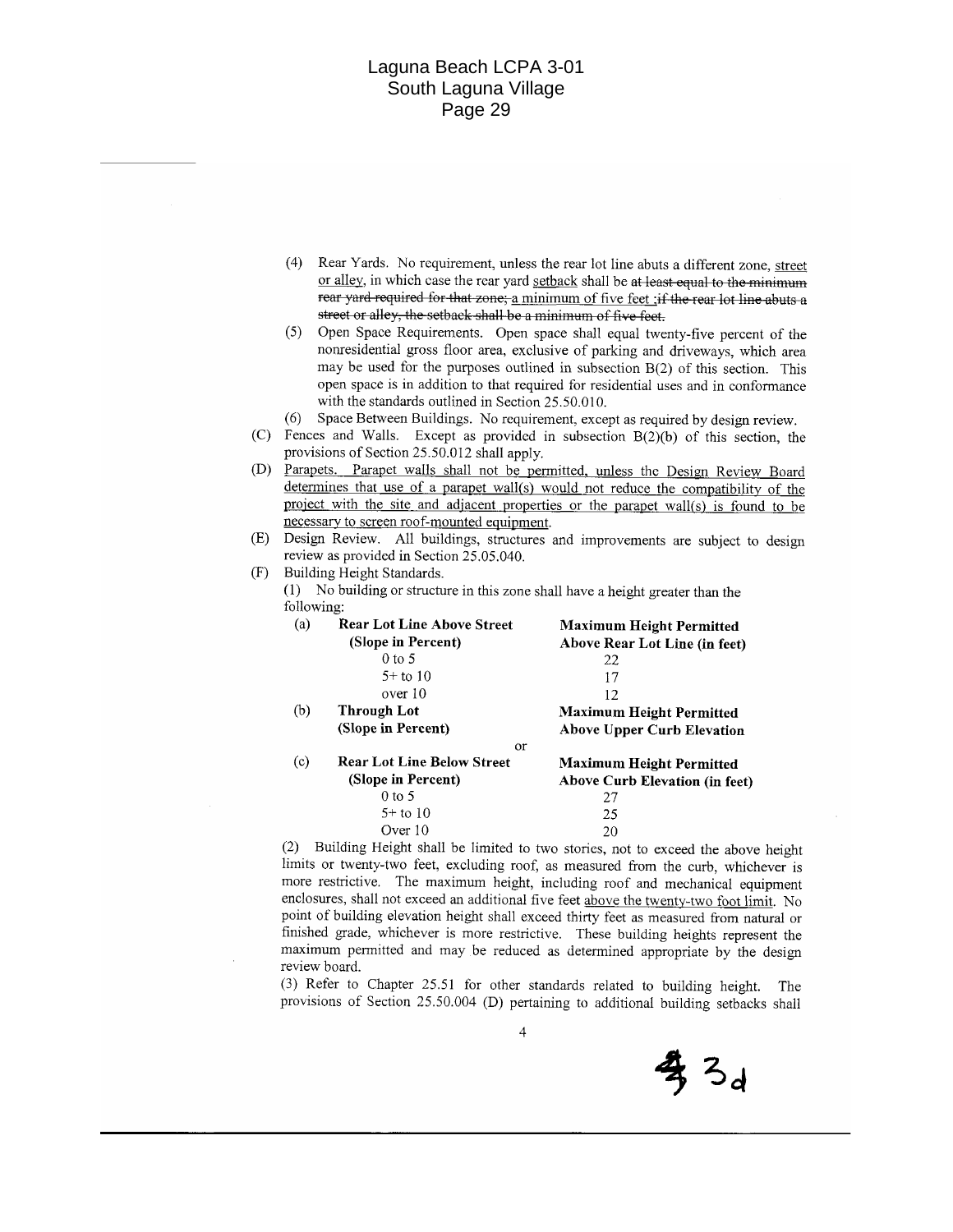apply only to the rear setback.

- (G) Parking Standards. The provisions of Chapter 25.52 shall apply, except that setbacks for parking lots shall be five feet from the ultimate right-of-way, sidewalk, alley or adjacent building, except as modified herein.
	- (1) Incentives. The City Council may approve a conditional use permit, upon recommendation by the Planning Commission, to reduce the parking standards required under Chapter 25.52 in accordance with the Incentives provision in such Chapter. Additionally, the parking standards may be reduced in accordance with the following conditions:
		- (a) The proposed use is a sidewalk café having outdoor seating available to the general public as well as restaurant customers, which contributes positively to the local pedestrian environment. The parking reduction may be granted on a temporary, seasonal or permanent basis and shall be limited to a maximum of five spaces.
		- (b) The proposed use is a restaurant that is determined to primarily serve the needs of the local residents and which contributes positively to the character of the South Laguna Village Commercial area. The parking reduction shall be limited to a maximum of three spaces.

or

and/or

- (c) The proposed use is a beauty salon or barber shop which is determined to primarily serve the needs of the local residents. The parking reduction shall be limited to a maximum of one space.
- (H) Access and Improvement Standards. The provisions of Chapter 25.52 shall apply.
- Acess from Streets. For lots which possess frontage on Coast Highway and another street, the design review board may require secondary or sole access to be provided from the secondary street as determined appropriate for proper circulation.
- $(J)$ Signs. The provisions of Chapter 25.54 shall apply, except as modified herein.
	- (1) Window signs, which means any sign that is placed upon, within or behind a window, fewer than three feet from such window and which is visible from the exterior of the window, shall be limited to a maximum of 10% of the window area, up to a maximum of five  $(5)$  square feet and three  $(3)$  window signs per site.
	- (2) Individual logos (company symbol or trademark) on any exterior commercial sign shall be limited in size, as determined by the Planning Commission.
- (K) Loading space. Loading spaces shall be provided as required by the design review board.
- Trash and Outdoor Storage Areas. Areas for trash or outdoor storage shall be provided.  $(L)$ Such areas shall be enclosed and architecturally screened in such a manner as to conceal all trash or stored material from public view and shall be subject to approval by the design review board.
- (M) Landscaping. Landscaping shall be provided subject to design review approval, except that parking lot landscaping shall, at a minimum, conform to the standards specified in Chapter 25.52.

 $3e$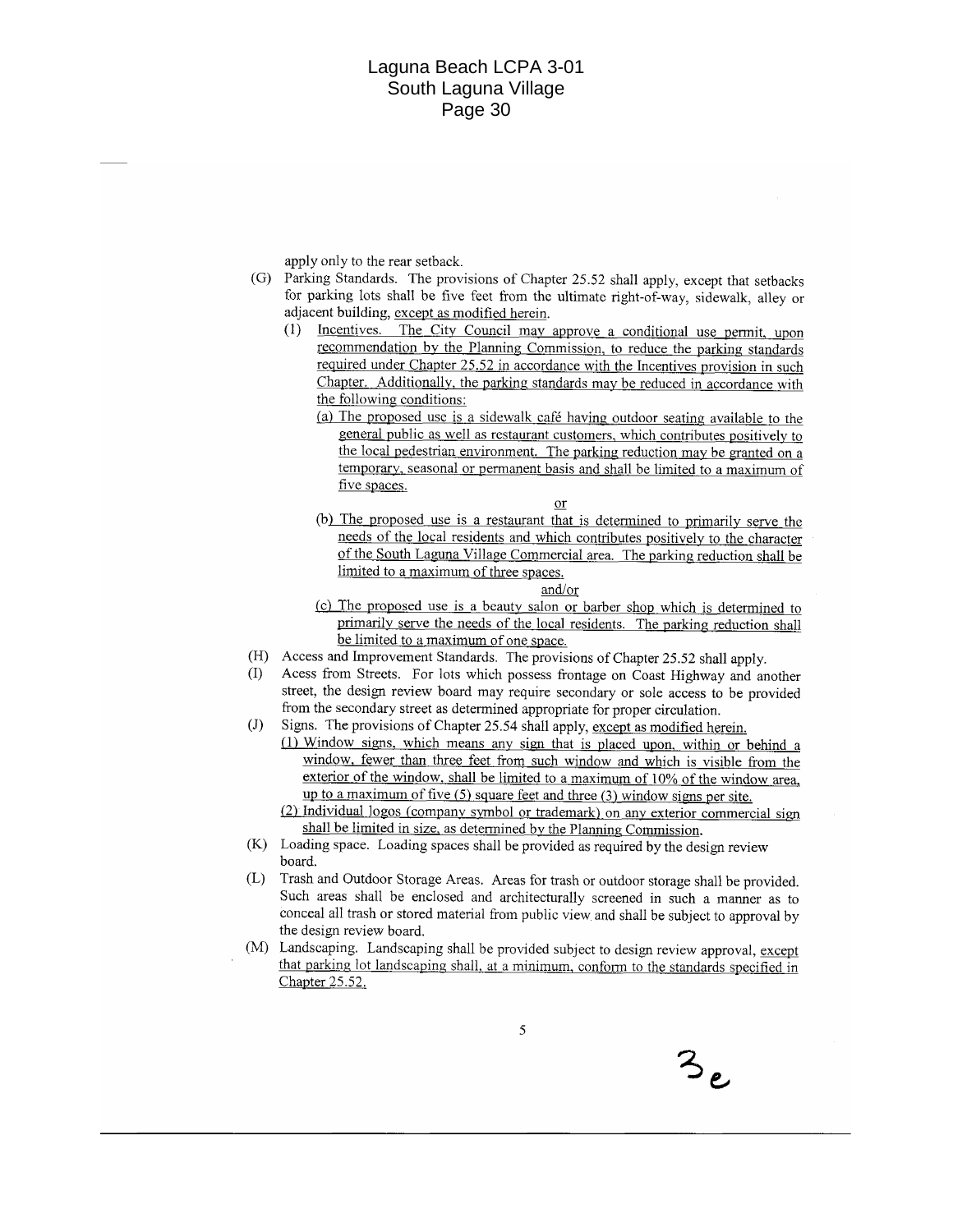#### 25.25.010 Performance Standards/Design Criteria

Areas within the commercial-neighborhood zone are usually The South Laguna Village Commercial Zone is located in close proximity to residential areas and : commercial properties frequently share a functional and/or visual relationship with residential properties. It is therefore necessary for special attention to be placed on the compatible design and orientation of development in the commercial neighborhood South Laguna Village Commercial Zone. The following performance standards shall be used for the purpose of evaluating the development proposals in the commercial-neighborhood- this Zone. The standards are general in nature and are to be applied on a site-specific basis. They are intended to serve as a guide for achieving proper design and to supplement other design criteria used by the design review board.

- (A) New development shall be designed to be compatible with nearby residential areas. This shall involve preservation of the character and integrity of residential areas and maintaining an appropriate visual and functional interrelationship between residential and commercial uses. Potentially intrusive design elements such as traffic circulation and light and glare shall be designed to avoid interference with the residential environment.
- (B) The height, scale, mass and bulk of buildings shall not be overbearing in relation to nearby residential structures. Height, scale, mass and bulk shall also be a function of their proximity to residential structures. Height, scale, mass and bulk shall also be a function of their proximity to residential structures, with buildings in close proximity made to adhere to a similar scale of development. Potential view impediments shall also be considered.
- The first floor of buildings should be located at the grade of the adjacent Coast  $(C)$ Highway public sidewalk, and the building frontage on Coast Highway should be utilized for retail uses.
- (D) All parking facilities, including surface parking, tuck-under parking or parking structures, must be designed to maintain a pedestrian-friendly streetscape through screening, minimizing size, integrating the opening with the overall architecture, and using aesthetic amenities such as gates, landscaping and special paving.
- (E)  $(\epsilon)$  Architectural styles and features shall be compatible with and complimentary to nearby residential structures to the extent commercial and residential structures share a visual relationship. All architectural planning and design should maintain and/or enhance the diverse architectural character of the South Laguna Village Commercial Zone. Rooflines shall be compatible with the historic character of the surrounding area. Gabled roofs are encouraged adjacent to the South Laguna Village Community zone.
- (F) Landscaping shall be utilized and designed to help make commercial development more compatible with nearby residential areas to the extent practicable. Clustered, informal planting schemes are encouraged to reflect a natural, unstructured theme. Landscape themes should include diversity in height, form, texture and color of plant material as well as a mixture of container sizes for particular plant types to achieve an informal theme. Existing landscape that enhances the scenic character of the Zone should be preserved.

6

 $3f$